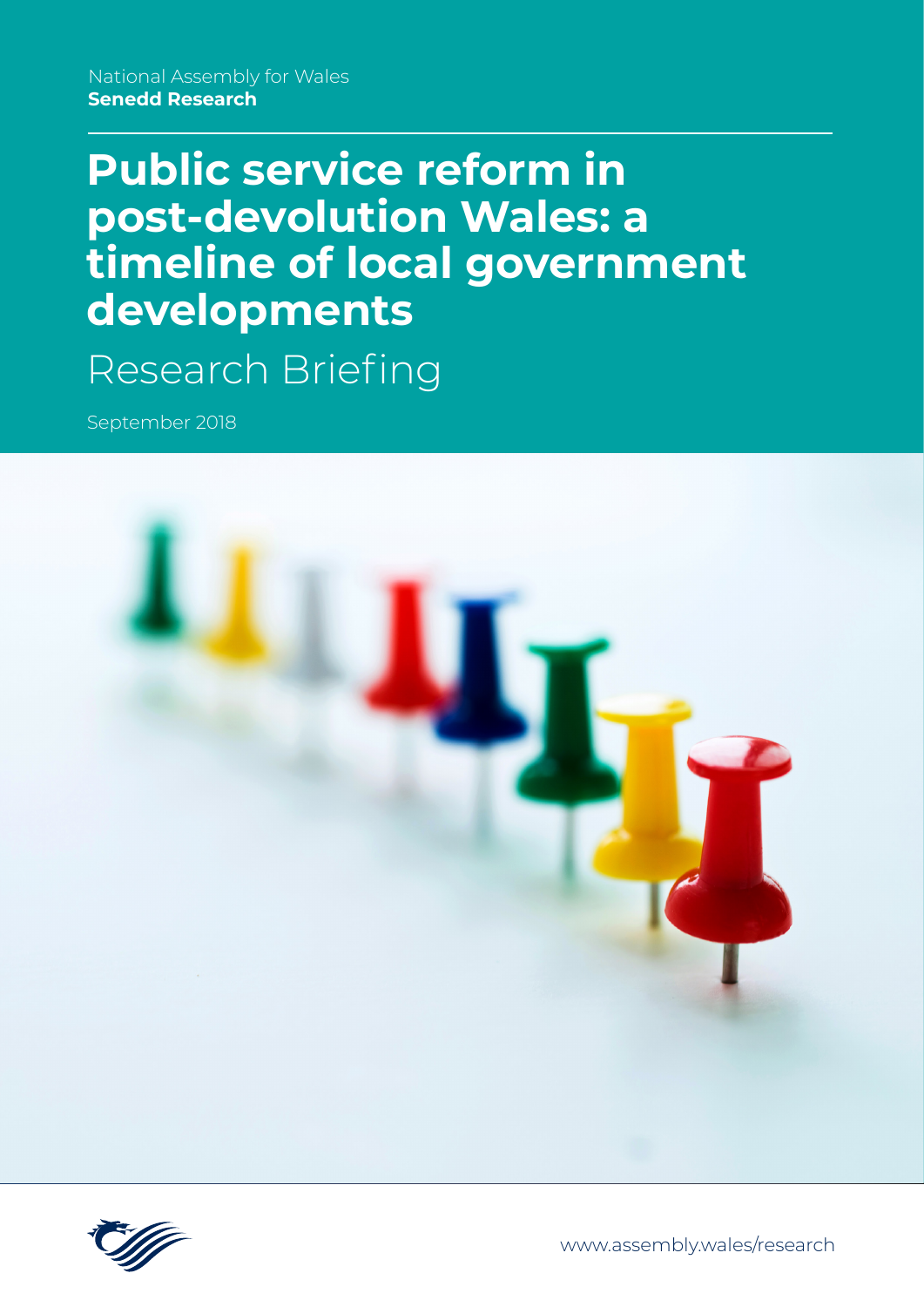The National Assembly for Wales is the democratically elected body that represents the interests of Wales and its people, makes laws for Wales, agrees Welsh taxes and holds the Welsh Government to account.

An electronic copy of this document can be found on the National Assembly website: **www.assembly.wales/research**

Copies of this document can also be obtained in accessible formats including Braille, large print, audio or hard copy from:

**Research Service National Assembly for Wales Tŷ Hywel Cardiff Bay CF99 1NA**

Tel: **0300 200 6296** Email: **[Osian.Bowyer@assembly.wales](mailto:?subject=)** Twitter: **[@SeneddResearch](http://www.twitter.com/@SeneddResearch)** Blog: **[SeneddResearch.blog](http://SeneddResearch.blog)**

#### **© National Assembly for Wales Commission Copyright 2018**

The text of this document may be reproduced free of charge in any format or medium providing that it is reproduced accurately and not used in a misleading or derogatory context. The material must be acknowledged as copyright of the National Assembly for Wales Commission and the title of the document specified.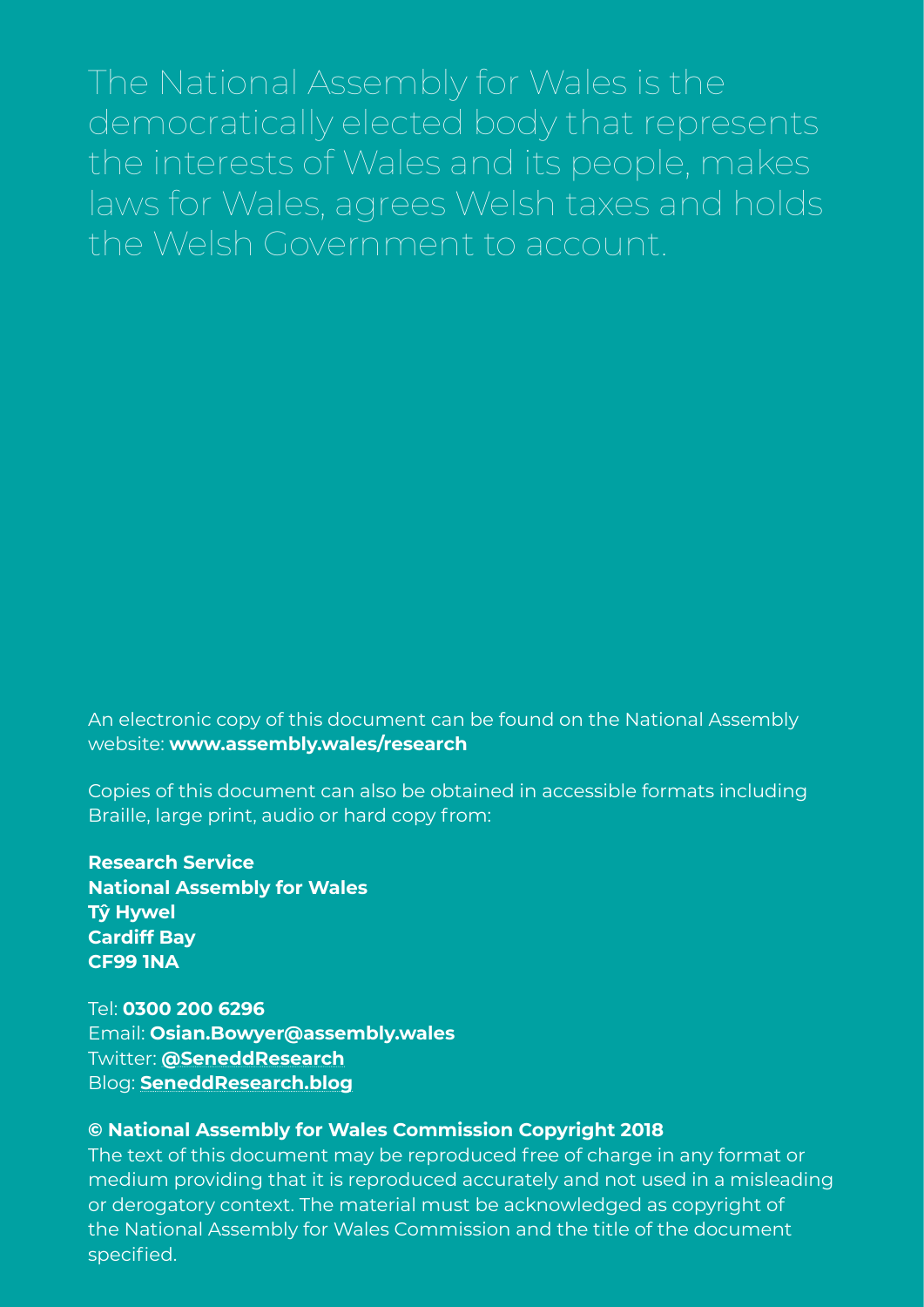# **Public service reform in post-devolution Wales: a timeline of local government developments** Research Briefing

September 2018

#### **Authors:**

Osian Bowyer

#### **Paper Overview:**

The reorganisation of local government in Wales has long been debated. However, over the last decade, the debate has intensified, with strong arguments for and against keeping the existing model of 22 local authorities. This research paper provides a timeline of the key developments in local government reform over recent years.

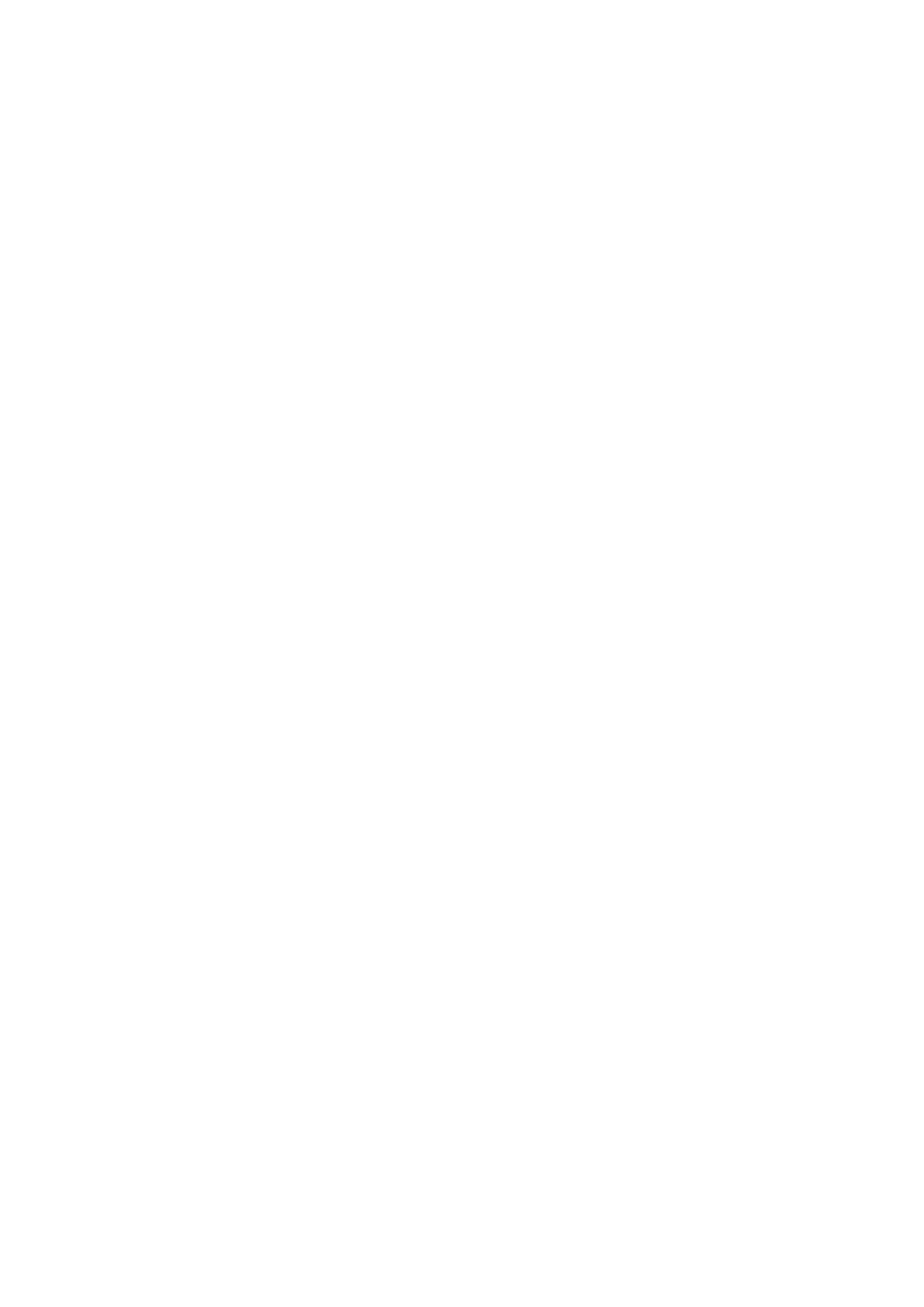# Contents

| A timeline of policy and legislative developments 5 |
|-----------------------------------------------------|
|                                                     |
|                                                     |
|                                                     |
|                                                     |
|                                                     |
|                                                     |
|                                                     |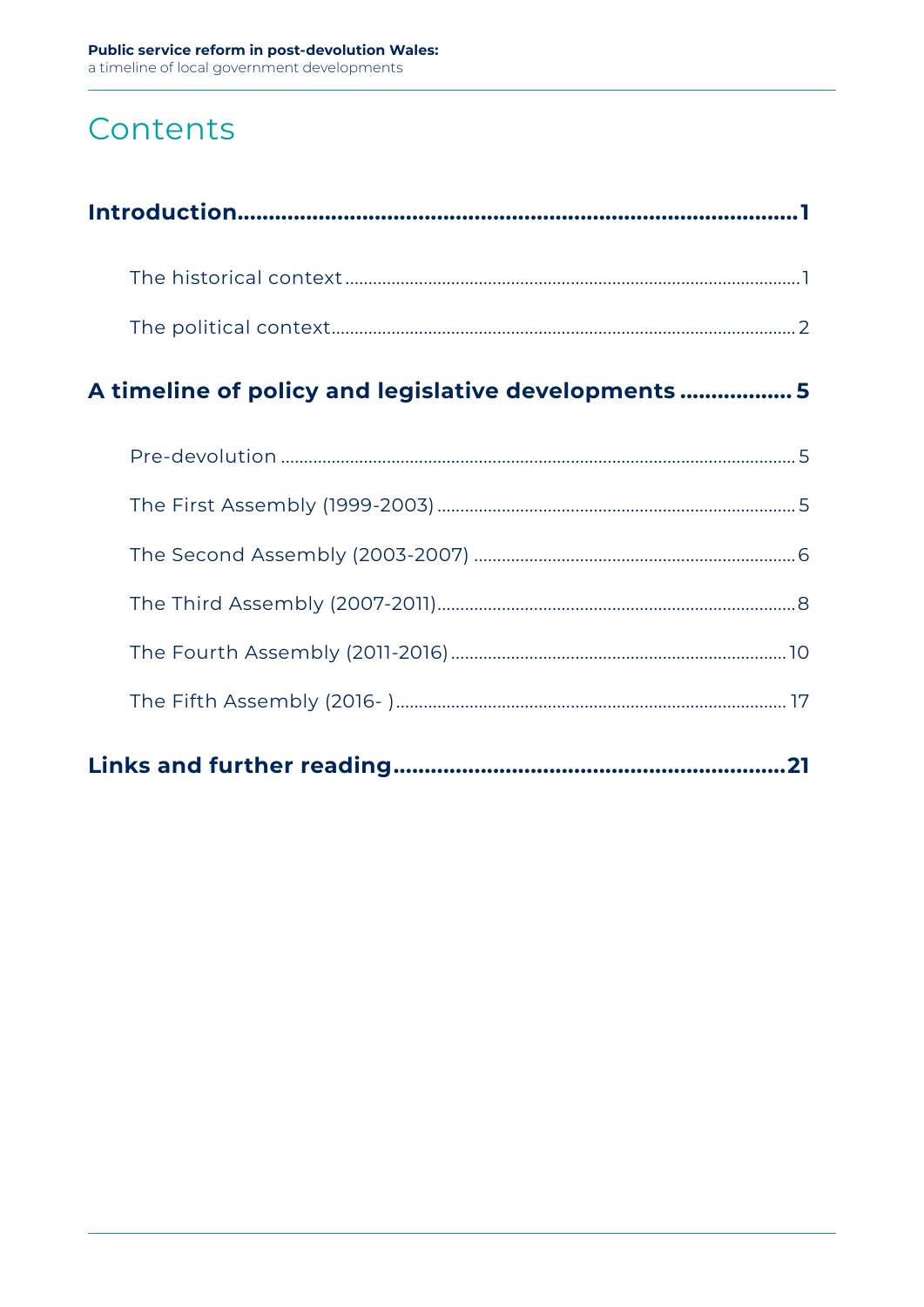# Summary

The current local government structure was established in 1996, since then, the debate around how effective and sustainable the framework for local decision making is has continued.

The Welsh Government initiated a number of Commissions and reports over the last two decades, including the 'Beecham review' into public services, the 'Simpson review' on what services are best delivered where, and the 'Williams Commission' on public service governance and delivery. Following the 'Williams Commission' recommendations in particular, the Welsh Government attempted to move the change agenda forward. A draft Bill was introduced in the Fourth Assembly that would pave the way for local authority mergers, provide local authorities with the general power of competence and change the functions of councils and their Members.

However, following the 2016 Assembly election, the Bill did not proceed. The Welsh Government has since consulted on a White Paper that would have kept the current 22 authority footprint but with mandated regional working, and subsequent to that, the Welsh Government has reverted back to a policy focused on reducing the number of local authorities – having most recently consulted on a Green Paper that again proposed a programme of mergers. As well as structural reform, the Fifth Assembly has seen proposals for electoral and financial reform in local authorities. This research paper provides a timeline of the key developments in the local government reform story to date.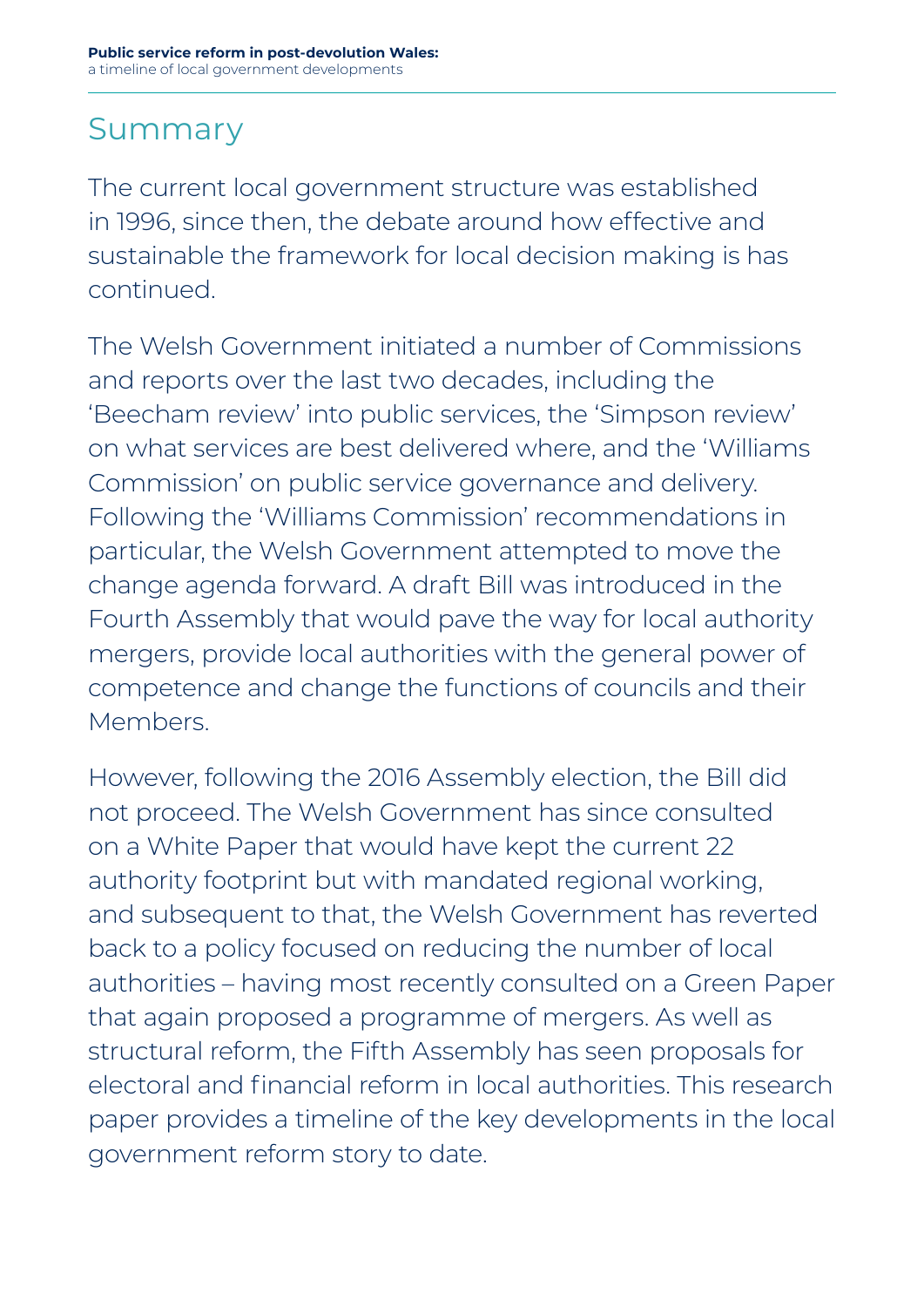# <span id="page-6-0"></span>Introduction

This paper provides a brief outline of the key local government developments in Wales over the years, with particular focus on the post-devolution era.

# The historical context

During much of the twentieth century, local government in Wales was based on a system of elected county councils, county borough councils, urban district councils and rural district councils.

This system remained in place until 1974, when a major reorganisation created a two-tier Welsh local government structure, consisting of eight county councils and 37 district councils. The two tiers would each be responsible for delivering specific local government services in their areas.

By 1996, the UK Government was concerned that the two-tier model of service provision was inefficient, which led to a further reorganisation. A single tier of 22 unitary authorities was created which would deliver all of the main local government services in Wales.

The **[Local Government \(Wales\) Act 1994](https://www.legislation.gov.uk/ukpga/1994/19/part/I/crossheading/the-new-areas-and-their-councils)** refers to authorities as 'principal areas'. Although they are variously styled as 'counties' or 'county boroughs', they have equal powers and are often uniformly described as 'councils' or 'local authorities'. Together with a lower tier of community councils and the fire and national park authorities, they form the Welsh local government structure.<sup>1</sup>

For 2018-19, unitary authorities in Wales are budgeting to spend around £8.6 billion pounds in revenue and capital spend.<sup>2</sup> The majority of general revenue funding for local authorities in Wales is provided directly by the Welsh Government through the Revenue Support Grant (RSG) and through redistributed business rates. This equates to around 75% of a local authority's budget. The remainder is collected via council tax and other fees and income streams. Unitary authorities can also access grants from a variety of sources and hold reserves.

<sup>1</sup> There are over 730 community and town councils in Wales as well as three fire and rescue authorities and three national park authorities.

<sup>2</sup> Stats Wales, Local Government, Finance, **[Financing of gross revenue expenditure, by source of](https://statswales.gov.wales/Catalogue/Local-Government/Finance/Revenue/Financing/financingofgrossrevenueexpenditure-by-sourceoffunding)  [funding](https://statswales.gov.wales/Catalogue/Local-Government/Finance/Revenue/Financing/financingofgrossrevenueexpenditure-by-sourceoffunding)** and **[Capital forecast financing, by authority](https://statswales.gov.wales/Catalogue/Local-Government/Finance/Capital/Forecast/capitalforecastfinancing-by-authority)** [Accessed 28 June 2018]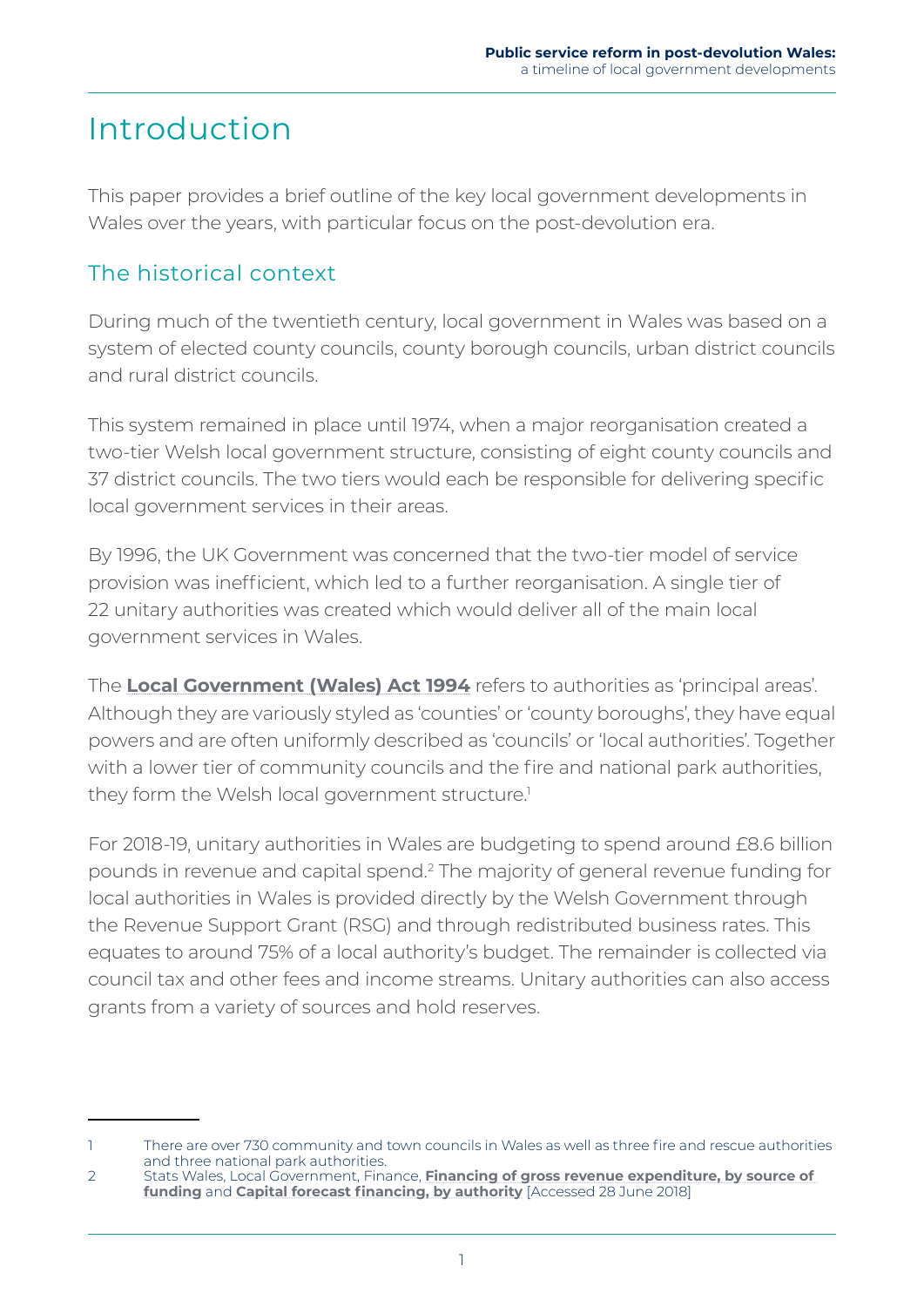### <span id="page-7-0"></span>The political context

Ever since the current local government structure was established in 1996, politicians, political commentators and stakeholders have been debating whether the framework work effectively and is fit for purpose. This has been brought into sharper focus during the period of austerity that has followed the financial crisis in 2008.

In March 2011, two notable developments took place that focused minds on the potential of local government reform. First, the Local Government (Wales) Measure 2011 was passed by the National Assembly, giving Welsh Ministers powers to amalgamate two or three local authority areas and to issue statutory guidance on collaboration.

Soon after, the Welsh Government published the 'Simpson review' of local government: Local, Regional, National: What services are best delivered where? This report made 21 recommendations on how local government services could best be delivered in Wales, with significant focus on collaboration between councils.

The Simpson review eventually led to the signing of the Compact for Change between the Welsh Government and Welsh local government (the 'Simpson Compact') in December 2011. This was intended to provide a route map for new ways of organising public services on a national, regional and sub-regional level. The aim was to formalise a partnership approach across a range of council services, and to standardise collaboration in order to improve delivery and outcomes.

On 18 April 2013, the First Minister announced that he was establishing a **[Commission on Public Service Governance and Delivery](https://gov.wales/about/cabinet/cabinetstatements/previous-administration/2013/publicservicegovernance/?lang=en)** ("The Williams Commission"). In a **[statement in Plenary later that month](http://www.assembly.wales/en/bus-home/pages/rop.aspx?meetingid=48&assembly=4&c=Record%20of%20Proceedings&startDt=01/04/2013&endDt=30/04/2013)**, the First Minister said that '**no responsible government would incur the cost and disruption of any major structural reforms without a clear, coherent and compelling case for doing so'**.

Nevertheless, he did acknowledge that this was now a possibility: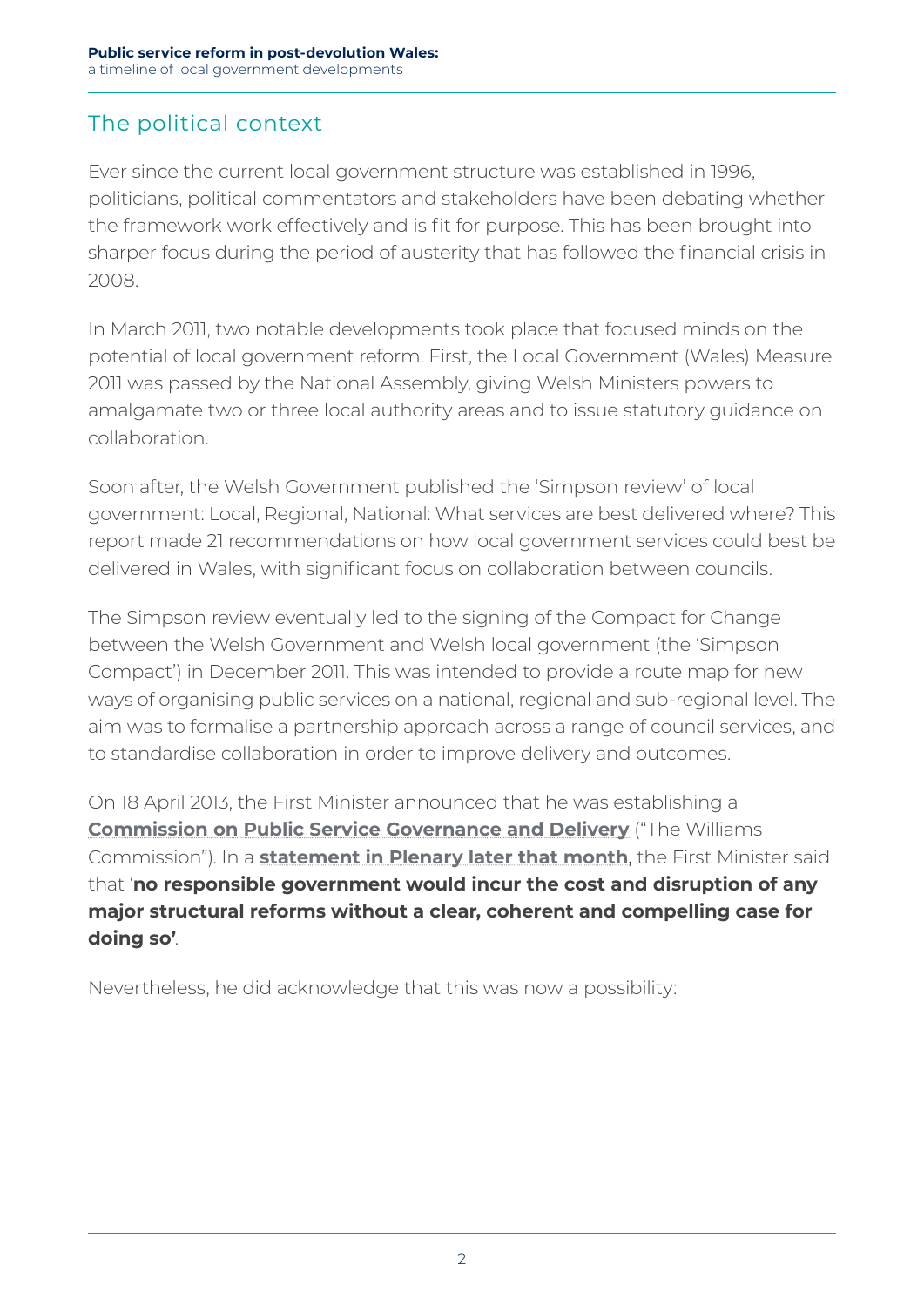I do not believe that there is anyone—or there may be one or two in the Chamber—who believes that having 22 local authorities, with their present boundaries, is right for delivering local government services across Wales. Therefore, the issue of local government reorganisation is something that this commission can consider, and we look forward to any conclusions that it may come to as a result of that.<sup>3</sup>

The Williams Commission published its [report](https://gov.wales/topics/improvingservices/public-service-governance-and-delivery/report/?lang=en) in January 2014, and made **62 recommendations** on a broad range of issues based on the following key themes:

- Complexity
- Scale and Capability
- Governance, Scrutiny and Delivery
- **Leadership, Culture and Values**
- Performance and Performance Management

One of the key recommendations was in relation to the structure of local authorities. Four possible options for merging the 22 authorities were provided, with a new configuration of either 12, 11 or 10 larger authorities.

#### The **[Welsh Government favoured Option 1 proposed by the Williams](https://gov.wales/about/cabinet/cabinetstatements/previous-administration/2015/lgfuture/?lang=en)**

**[Commission](https://gov.wales/about/cabinet/cabinetstatements/previous-administration/2015/lgfuture/?lang=en)** - the 12 authority footprint. However Ministers were still open to other configurations at the time, including as few as **8 local authorities**. The Welsh Government introduced legislation in 2015 with the aim of facilitating voluntary and compulsory mergers of local authorities in Wales.

The Local Government (Wales) Act 2015, laid the groundwork for government mergers, including mechanisms to allow for authorities to voluntarily merge. This was followed in November 2015 by a draft Local Government (Wales) Bill, which would have legislated for statutory mergers (as well as other changes, such as giving authorities the power of general competence). The draft Bill did not progress.

Going into the 2016 Assembly Election, the **[Welsh Labour Party manifesto](http://www.maniffesto.com/wp-content/uploads/2016/04/Labour-short-version.pdf)** made a commitment to 'create stronger, larger local authorities'. There were divergent manifesto pledges from the other parties on local government reform, but support for full-scale mergers was in short supply.

<sup>3</sup> National Assembly for Wales, **[RoP: Plenary](http://www.assembly.wales/en/bus-home/pages/rop.aspx?meetingid=48&assembly=4&c=Record%20of%20Proceedings&startDt=18/04/2013&endDt=18/05/2013)**, 30 April 2013 [Accessed 29 June 2018]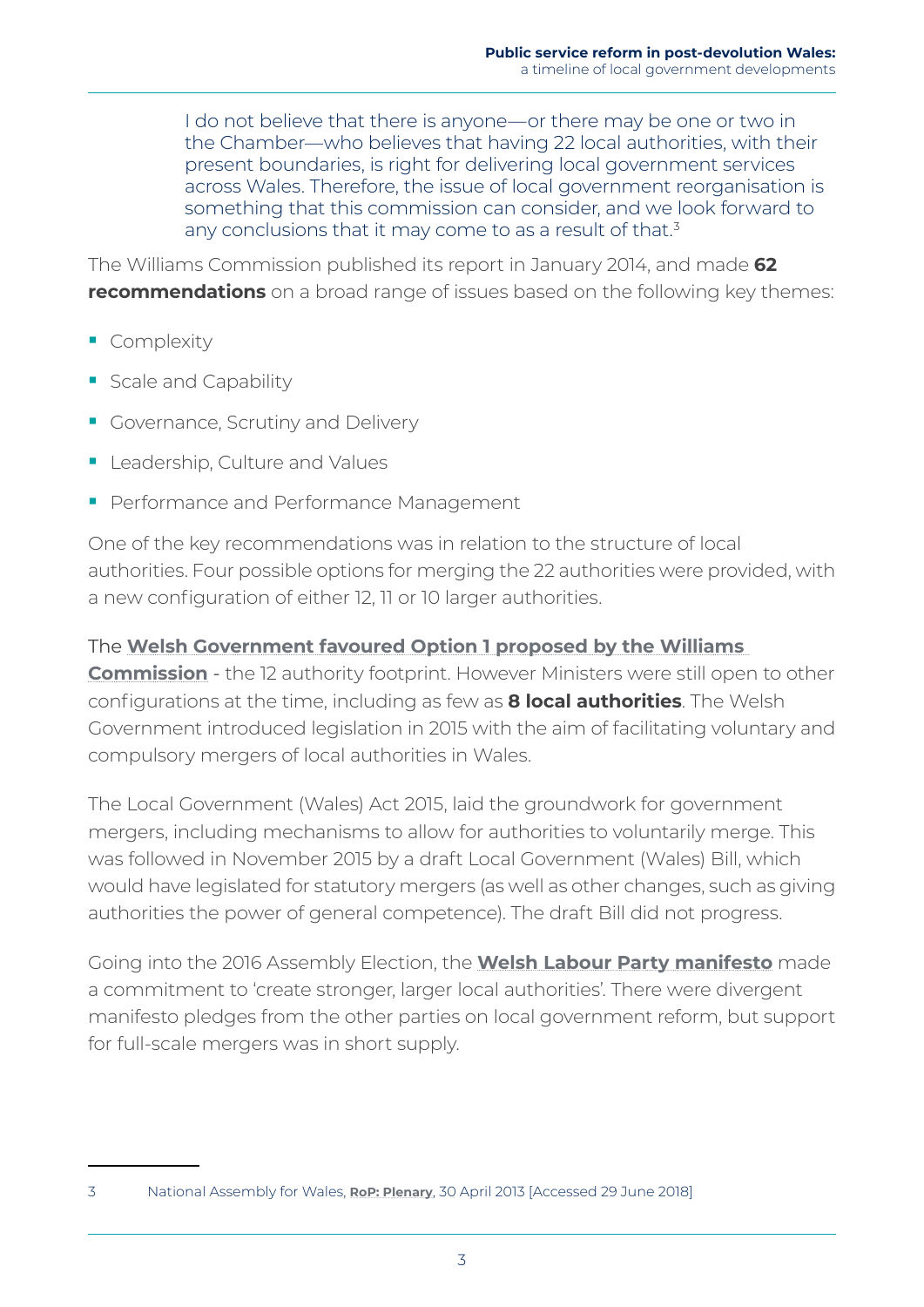Following the 2016 Assembly Election, the programme for local government reform changed dramatically. Mark Drakeford AM was appointed Cabinet Secretary for Finance and Local Government in a minority Labour Administration.

The new Cabinet Secretary, in a **statement in Plenary**, proposed that the existing 22 local authorities remain as the **'front door'** to which people would access key services. Instead of mergers, the Cabinet Secretary proposed an **'enhanced level of mandatory and systematic regional working',** with the aim of ensuring greater resilience and better planning and delivery of services regionally.

Local government welcomed the new approach at the time, with the **[WLGA](http://wlga.wales/councils-welcome-new-approach-to-reform-)** noting that the 'structural and financial insecurity has particularly affected the local government workforce'. The Cabinet Secretary's announcement they said 'provides welcome stability and security'.

A year later, following a Cabinet reshuffle, Alun Davies AM was appointed Cabinet Secretary for Local Government and Public Services.

In March 2018, a **[Consultation Green Paper, Strengthening Local Government:](https://beta.gov.wales/strengthening-local-government-delivering-people?_ga=2.208863314.1507974402.1528985310-1177745952.1527759783)  [Delivering for People](https://beta.gov.wales/strengthening-local-government-delivering-people?_ga=2.208863314.1507974402.1528985310-1177745952.1527759783)** was launched. In it, the Cabinet Secretary proposed to look again at the potential to create larger councils, with an indicative footprint of 10 local authority areas.

The proposals were met with some irritation from Local Government, with the **[WLGA](http://wlga.wales/wlga-response-to-welsh-governments-latest-announcement-on-local-government-reform)** stating that the new policy had caused 'disquiet and confusion'. They went on to state that:

> [...] local authorities will want to clarify and digest the implications of another shift in government policy in an area where there have been a significant number of previous reports and commissions. The proposals are yet to be fully costed and most academic analysis concludes that such reform programmes **rarely deliver the savings or changes in performance that were hoped**.

However, the Cabinet Secretary subsequently announced at the WLGA conference on 28 June 2018 that he was no longer pursuing compulsory mergers. **[Alun Davies](https://www.bbc.co.uk/news/uk-wales-politics-44643795)  [AM told council leaders that he was "happy to withdraw the map" on re](https://www.bbc.co.uk/news/uk-wales-politics-44643795)[organisations](https://www.bbc.co.uk/news/uk-wales-politics-44643795)**.

The remainder of this paper provides a timeline of recent developments in public sector reform policy that have impacted on local government in Wales.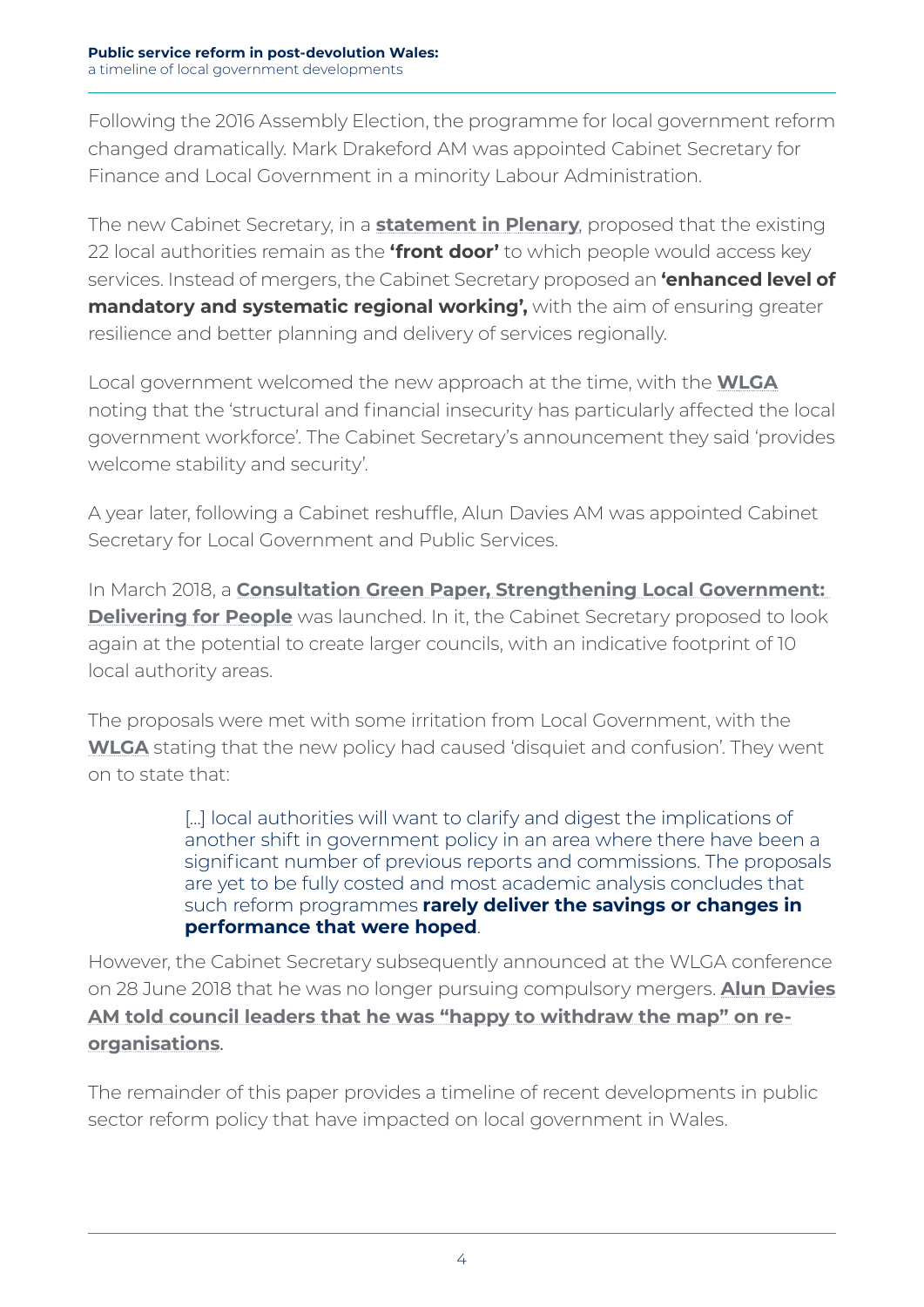# <span id="page-10-0"></span>A timeline of policy and legislative developments

### Pre-devolution

**1974:** The *[Local Government Act 1972](http://www.legislation.gov.uk/ukpga/1972/70/contents)* leads to a major reorganisation of local government in Wales. It creates a two-tier local government structure consisting of eight county councils and 37 district councils, each responsible for providing specific local services.

**1996:** The *[Local Government \(Wales\) Act 1994](http://www.legislation.gov.uk/ukpga/1994/19/contents)* leads to further reorganisation. County and district councils are abolished, replaced by a single tier of 22 unitary authorities. The 22 local authorities would provide all of the main local government services in Wales.

**1998:** The *[Government of Wales Act 1998](http://www.legislation.gov.uk/ukpga/1998/38/contents) sets out the general principles for the relationship between the National Assembly for Wales and Welsh local government. It requires the National Assembly to set up both a partnership council and a formal scheme to underpin this relationship.*

### The First Assembly (1999-2003)

#### 1999

**July:** The **[Local Government Act 1999](http://www.legislation.gov.uk/ukpga/1999/27/contents)** establishes the 'Best Value' regime, which places a duty on local authorities in England and Wales to secure continuous improvement in services by producing performance plans and conducting reviews of all functions.

#### 2000

**June:** The National Assembly establishes the Partnership Council for Wales as an advisory body to promote joint working between the Assembly and local government.

**July:** The National Assembly lays its *[Local Government Partnership Scheme](http://www.assembly.wales/laid%20documents/the%20national%20assembly%20for%20wales)*, outlining how the Assembly proposes to sustain and promote local government in Wales.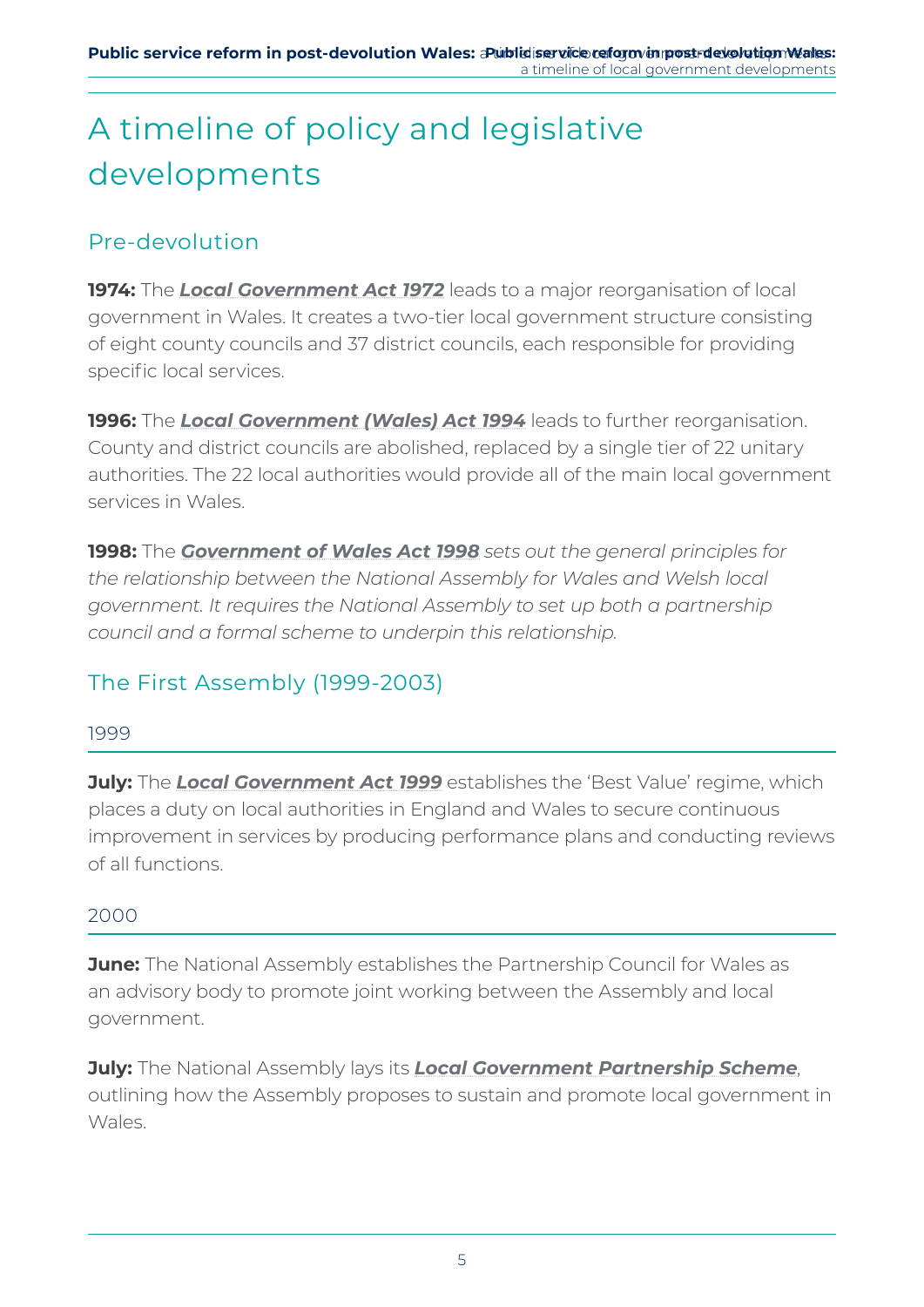<span id="page-11-0"></span>**July:** The **[Local Government Act 2000](http://www.legislation.gov.uk/ukpga/2000/22/contents)** establishes the framework for new political management structures within local government in England and Wales. The majority of Welsh local authorities opt for a leader and cabinet model, although a 'fourth option' is subsequently developed in Wales, allowing for a politically balanced board to function as the executive.

**July:** The **[Local Government Act 2000](http://www.legislation.gov.uk/ukpga/2000/22/contents)** places a duty on each principal council in England and Wales to prepare a community strategy to improve the wellbeing of their areas. The preparation and implementation of the strategy would involve both the council and a wide range of other organisations.

#### 2001

**June:** The Welsh Government publishes guidance on the *Wales Programme for Improvement,* which sets out the Government's approach to fulfil its duties under the Best Value regime*.* The programme is based on empowering local authorities to lead and manage their own affairs and to develop actions that are right for local circumstances.

#### 2002

**March:** The Welsh Government announces a consultation on its policy statement, **[Freedom and Responsibility in Local Government](https://welshgovernmentpublications.soutron.net/Publications/Library/Catalogues/Controls/Download.aspx?id=47977)**. It is the first document in which the Welsh Government has set out fully its policies and future vision for local government in Wales. A significant emphasis is placed on promoting openness, partnership and participation with stakeholders.

### The Second Assembly (2003-2007)

#### 2003

**October:** The Welsh Government publishes its commissioned report, *[Research](https://gov.wales/topics/localgovernment/research/rolecommunitycouncils/?skip=1&lang=en)  [Study into the Role, Functions and Future Potential of Community and](https://gov.wales/topics/localgovernment/research/rolecommunitycouncils/?skip=1&lang=en)  [Town Councils in Wales](https://gov.wales/topics/localgovernment/research/rolecommunitycouncils/?skip=1&lang=en)* (the 'Aberystwyth report'). The report makes several recommendations regarding the role of community and town councils in Wales, proposing that they should be enabled to provide a wider range of services through agreement with their county councils.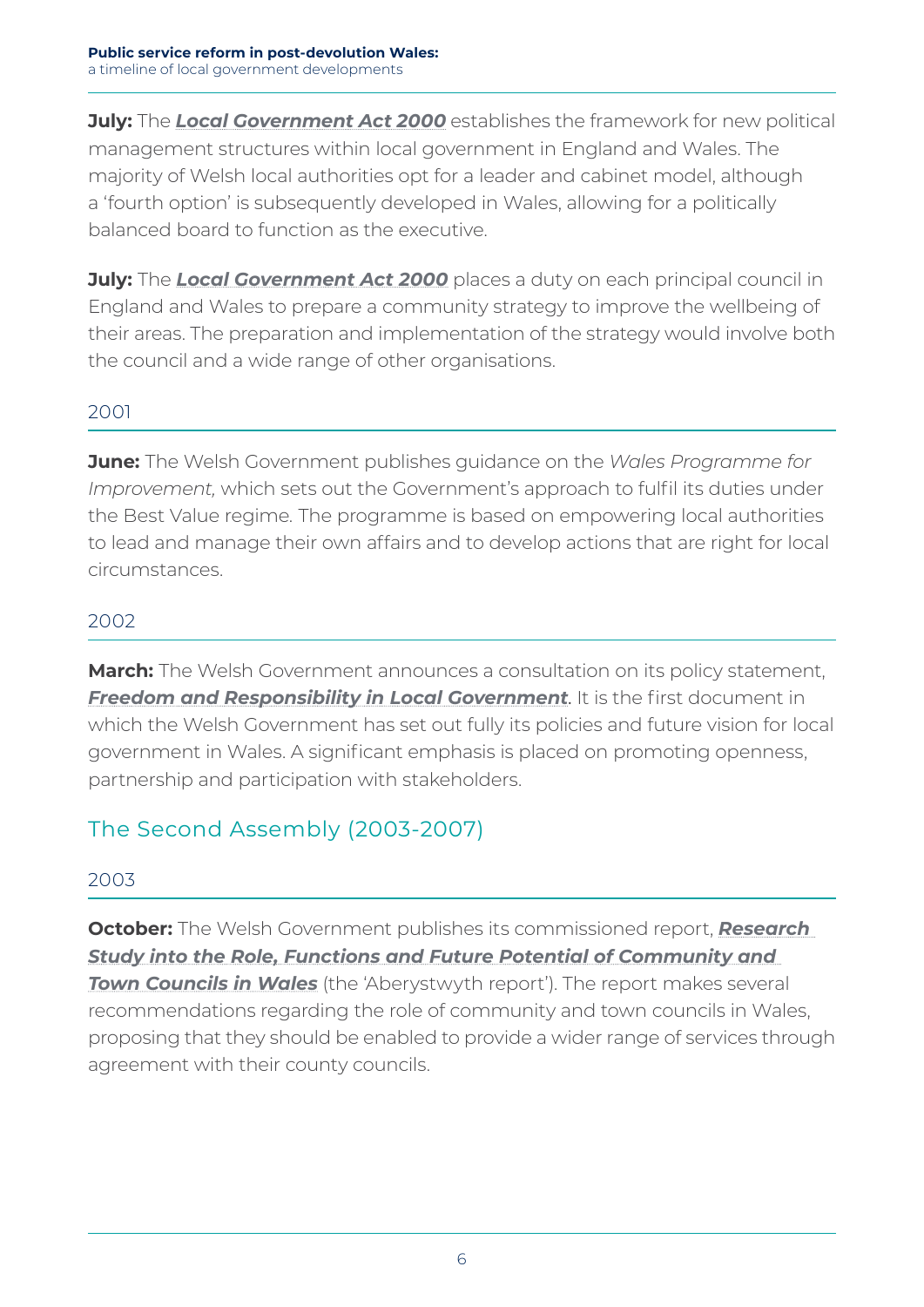#### 2004

**October**: The Welsh Government publishes *[Making the Connections: Delivering](http://www.wales.nhs.uk/sites3/Documents/591/Making%20the%20Connections.pdf)  [Better Services in Wales](http://www.wales.nhs.uk/sites3/Documents/591/Making%20the%20Connections.pdf)*, a strategic framework and vision for public service reform, aiming to create a Welsh public service that shares common goals and works across functional and organisational boundaries. It asserts that 'the greatest gains are likely to come from organisations introducing shared support functions'.

#### 2005

**June:** The Welsh Government publishes *Delivering the Connections: From Vision to Action*, which outlined its action plan for the next five years to implement the *Making the Connections* vision. The plan states that the Government is looking for a dividend of up to £300 million a year by 2008 and at least £600 million a year by 2010 through more efficient ways of working, achieving cost reductions and service improvements.

**December:** The Welsh Government announces the establishment of the *Making the Connections Improvement Fund.* A total of £3 million would be made available in each of the three subsequent financial years to support joint working through public service projects across Wales. The fund was aimed at assisting projects that improve public services and stimulate change through innovation.

#### 2006

**January:** Regional Partnership Boards are established as sub-committees of the Welsh Local Government Association (WLGA) in North, Central, South East and South West Wales. Set up to develop a range of collaborative projects, their memberships consist of the leaders and chief executives of each of the constituent councils and officials of the WLGA. They could propose collaborative and shared services but had no delegated powers, and the decision to participate in projects rests with the individual councils.

**April:** The WLGA publishes *Efficiency and Joint Working in Local Government in Wales*. It generally recognises the benefits that can be achieved from joint working as advocated in *Making the Connections*, but expresses caution about the actual and perceived difficulties of successful partnership working.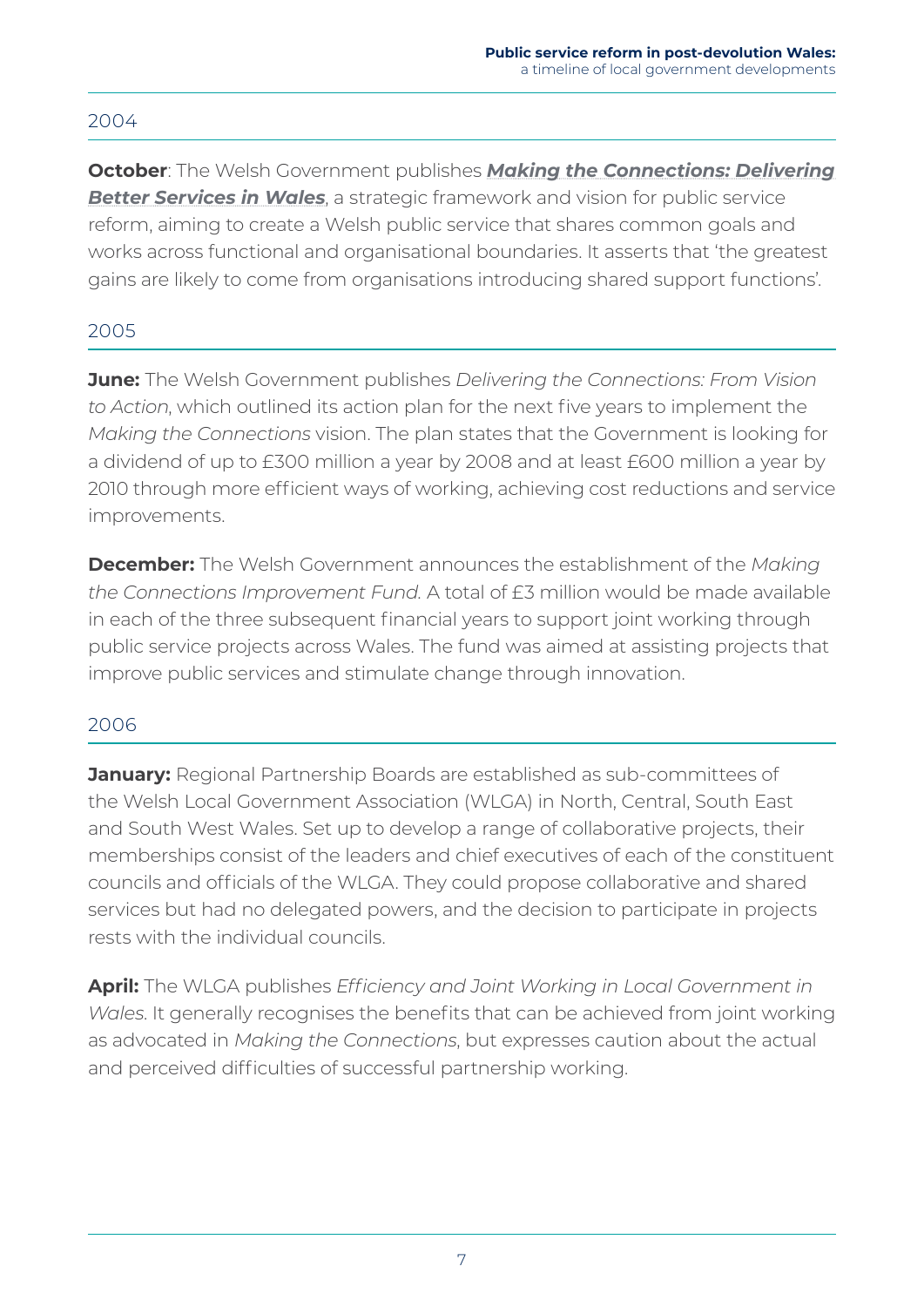<span id="page-13-0"></span>**July:** The *[Government of Wales Act 2006](http://www.legislation.gov.uk/ukpga/2006/32/contents)* restates the requirement to establish and maintain a *Partnership Council for Wales*, which now meets around three times a year. However, it was now incumbent on Welsh Ministers to appoint members of the Council.

**July:** The long-awaited Beecham report is published – *[Beyond Boundaries:](http://webarchive.nationalarchives.gov.uk/20080109181218/http:/new.wales.gov.uk/topics/improvingservices/newsevents/publications/beyondboundaries1/?lang=en)  [Citizen-Centred Local Services for Wales](http://webarchive.nationalarchives.gov.uk/20080109181218/http:/new.wales.gov.uk/topics/improvingservices/newsevents/publications/beyondboundaries1/?lang=en)***.** Looking at the whole spectrum of public service delivery in Wales, it endorses the Welsh Government's overall strategy for reform, concluding that the citizen-centred model based on collaboration could be made to work. It also makes clear that a **major reorganisation of structures would be a distraction** from dealing with some of the fundamental barriers to achieving this.

**November:** The Welsh Government responds to the Beecham report by publishing *[Making the Connections – Delivering Beyond Boundaries: Transforming Public](http://webarchive.nationalarchives.gov.uk/20080108134004/http:/new.wales.gov.uk/topics/improvingservices/newsevents/publications/deliveringbb1/?lang=en)*  **[Services in Wales](http://webarchive.nationalarchives.gov.uk/20080108134004/http:/new.wales.gov.uk/topics/improvingservices/newsevents/publications/deliveringbb1/?lang=en)**. It focuses on the need to have better integration of public services and more consistency in performance. It also includes proposals to set up *Local Services Boards* and *Local Services Agreements* to promote joint working between public bodies.

#### 2007

**March:** The Welsh Government publishes *[A Shared Responsibility: Local](https://gov.wales/topics/localgovernment/publications/sharedresponsibility/?lang=en)  [Government's contribution to improving people's lives](https://gov.wales/topics/localgovernment/publications/sharedresponsibility/?lang=en).* It pulls together and reasserts the Government's policy aims and objectives in relation to local government, and sets out the challenges to local government based on the Beecham report.

### The Third Assembly (2007-2011)

#### 2007

**January: [Consultation launched inviting views on the role and functions of](http://webarchive.nationalarchives.gov.uk/20080109175646/http:/new.wales.gov.uk/topics/improvingservices/localserviceboards/consultation/?lang=en&ts=3)  [the proposed Local Service Boards](http://webarchive.nationalarchives.gov.uk/20080109175646/http:/new.wales.gov.uk/topics/improvingservices/localserviceboards/consultation/?lang=en&ts=3).** . Designed to bring together the main public service providers in those areas with a view to ensuring greater joint working to improve local problems.

**December:** The **[South East Wales Shared Service Project](http://webarchive.nationalarchives.gov.uk/20080108120832/http:/new.wales.gov.uk/location/south_east_wales/inn/?lang=en)** is launched, agreed by 10 local authorities in an attempt to save £45 million over 10 years through joint working and by sharing back office functions.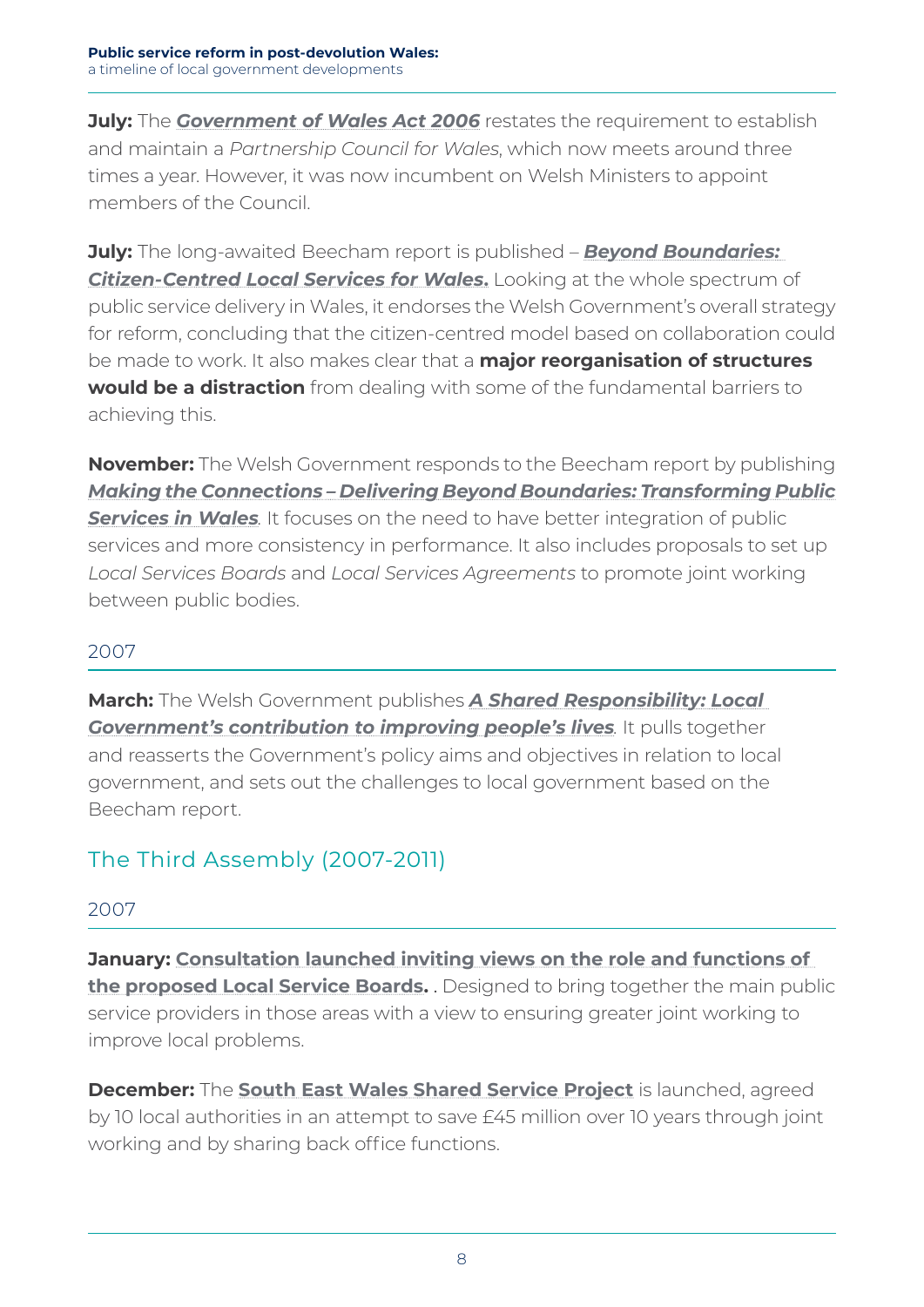**April:** The Welsh Government introduces a new *Local Government Partnership Scheme*, setting out how it will consider the interest of local government in all aspects of its work. It fundamentally revises the scheme introduced in July 2000 in order to better reflect the emerging public service reform agenda.

**June:** The **[Local Government \(Wales\) Measure 2009](http://www.legislation.gov.uk/mwa/2009/2/contents)** gives statutory effect to several of the Beecham report recommendations. It attempts to make local authorities more effective by repealing the Best Value regime and placing a new statutory duty on authorities to improve services through strategic planning.

**July:** The Centre for Local and Regional Government Research at Cardiff University publishes *[Learning to Improve: An Independent Assessment of the Welsh](https://www.researchgate.net/publication/239584375_Learning_to_Improve_An_Independent_Assessment_of_the_Welsh_Assembly_Government%27s_Policy_for_Local_Government)  [Assembly Government's Policy for Local Government \(First Interim Report\)](https://www.researchgate.net/publication/239584375_Learning_to_Improve_An_Independent_Assessment_of_the_Welsh_Assembly_Government%27s_Policy_for_Local_Government)***.** The Centre, in partnership with Shared Intelligence, was commissioned by the Welsh Government to carry out an independent assessment of its policy for local government for four years between 2008 and 2012.

#### 2008

**December:** The Health, Wellbeing and Local Government Committee publishes its **[report on its inquiry into Local Service Boards](http://www.assembly.wales/Laid%20Documents/CR-LD7339%20-%20Report%20by%20the%20Health,%20Wellbeing%20and%20Local%20Government%20Committee%20on%20its%20inquiry%20into%20Local%20Service%20Bo-18122008-109556/cr-ld7339-e-English.pdf)**. While it was still early days for Local Service Boards, the Committee made a number of recommendations to the Welsh Assembly Government and LSB partners. The recommendations focussed on areas of risk to address and preventative measures to be taken.

#### 2010

**March**: It is announced that the **[South East Wales Shared Service Project](http://news.bbc.co.uk/1/hi/wales/8041827.stm)** has collapsed and will not be going ahead after some authorities pull out of the project, while others are unable to agree on a way forward.

**March:** The Welsh Government sets up the Efficiency and Innovation Programme to foster innovation and collaboration in public services as a response to the financial climate. The **[Efficiency and Innovation Board](http://www.assembly.wales/en/bus-home/Pages/PlenaryItem.aspx?category=Ministerial%20Statement&itemid=652)** brings together leaders from the Welsh Government, the NHS and local government to drive forward a number of work streams, focusing on actions where a public service wide approach will deliver efficiencies.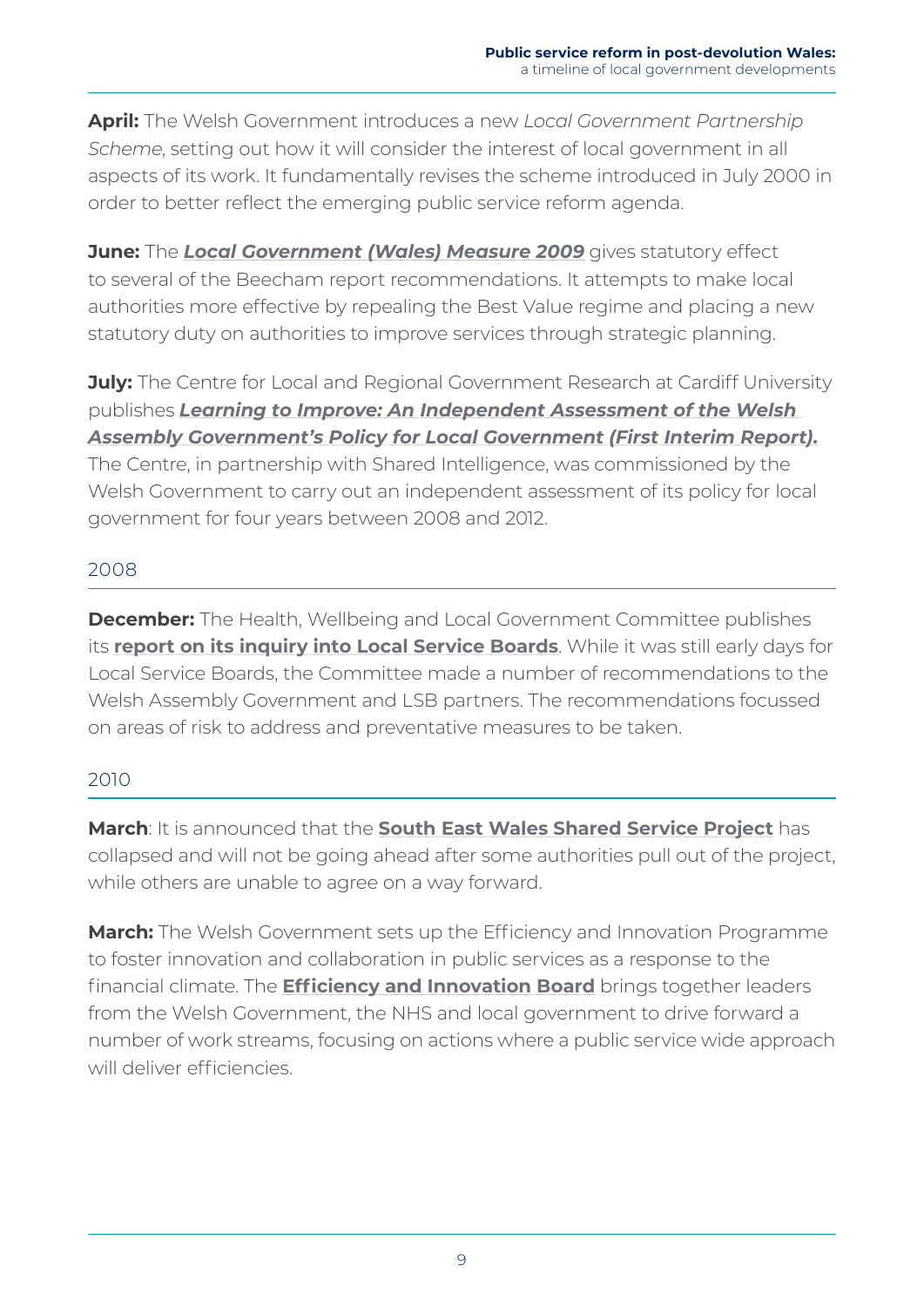<span id="page-15-0"></span>**September:** The Minister for Social Justice and Local Government, Carl Sargeant AM announces a review of local government in Wales to look at what needs to be delivered where. He states that 22 authorities are currently delivering the same services and that there is a need to consider whether authorities have the capacity to do this in the current economic climate.

#### 2011

**March**: The **[Local Government \(Wales\) Measure 2011](http://www.legislation.gov.uk/mwa/2011/4/contents)** is passed. It contains new provisions for the political management structures of local authorities (in that there is now only a choice between a leader and a cabinet or an elected mayor and a cabinet system). It also includes powers for Welsh Ministers to amalgamate two or three local authority areas.

**March**: The Minister for Social Justice and Local Government announces the publication of **[Local, Regional, National: What services are best delivered where?](https://gov.wales/docs/dsjlg/publications/localgov/110325lnrservicesv2en.pdf)** (the 'Simpson review'). It includes 21 recommendations stating that replicating functions and services 22 times in a country the size of Wales creates unnecessary duplication. Although it does not call for reorganisation or for amalgamating authorities, it recommends new ways of organising services and calls for further collaboration between authorities in many service areas.

## The Fourth Assembly (2011-2016)

#### 2011

**May**: The Labour Party's election manifesto includes a commitment to establish an independent commission to review the governance and delivery arrangements of public services in Wales.

**July:** The Welsh Government announces details of its five-year legislative programme. During the 2011-2012 session, the Government says that it intends to introduce a *Local Government (Collaborative Measures) (Wales) Bill* that will facilitate the process of local authorities making joint appointments; require them to consider doing so for posts of specified seniority; and create powers for the Auditor General for Wales to inspect and report on compliance with this duty. Welsh Ministers will be able to intervene in cases of failure.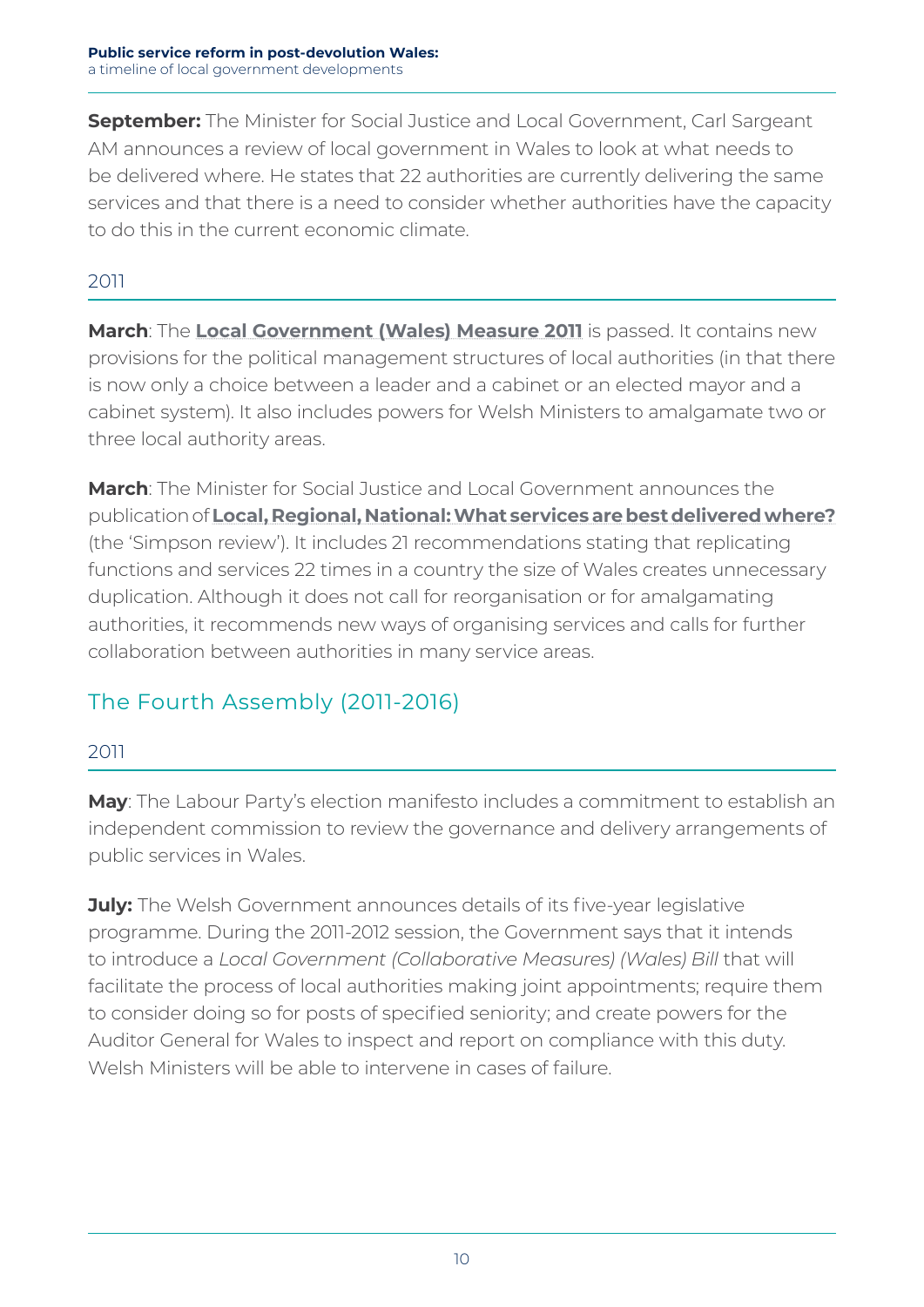**July:** The Minister for Local Government and Communities at the time, Carl Sargeant AM *[makes a statement](http://wales.gov.uk/about/cabinet/cabinetstatements/2011/13julypublicservices/?lang=en)* announcing his intention to move towards a common structure for the alignment of public service collaboration, based on the current Local Health Board and police authority boundaries. He also states that the leadership and governance arrangements for public sector reform would rest with the Partnership Council for Wales.

**September:** The Welsh Government's *[Programme for Government](http://wales.gov.uk/docs/strategies/110926p4gfull.pdf)* is announced. The document confirms that a *Local Government (Collaborative Measures) (Wales) Bill* will be introduced, as well as statutory guidance setting out what Welsh Ministers will expect in terms of increased collaboration between local authorities and public service partners.

**September:** A Public Services Leadership Group is established by the Welsh Government to help drive public service reform forward. Working with the Partnership Council for Wales, it consists of senior leaders who represent public services and geographical areas across Wales, and chaired by the local government Minister. Its aim is to provide 'national leadership for collaboration, driving the pace of improvement in services for Welsh citizens'.

**December:** The *[Simpson Compact](https://gov.wales/about/cabinet/cabinetstatements/previous-administration/2011/05decembersimpsoncompact/?lang=en)* is signed between the Welsh Government and local government. Its aim is to find new ways of organising services by considering what can be provided at a national, regional or sub-regional level. It contains a number of specific actions 'to take collaboration on to the next stage' in various local government services. Central to this agenda is the Welsh Government's *Collaborative Footprint for Public Services,* which attempts to standardise collaboration based on **six specific regions** in Wales: North Wales; Mid and West Wales; Western Bay; Cardiff and the Vale; Cwm Taf; and Gwent.

#### 2012

**January:** The Minister for Local Government and Communities **makes a statement to the National Assembly** declaring that he has reconsidered the need to introduce a *Local Government (Collaborative Measures) (Wales) Bill*. He says that he has been given assurance that local government is committed to his collaboration agenda and that legislation would therefore **not be required** at this stage.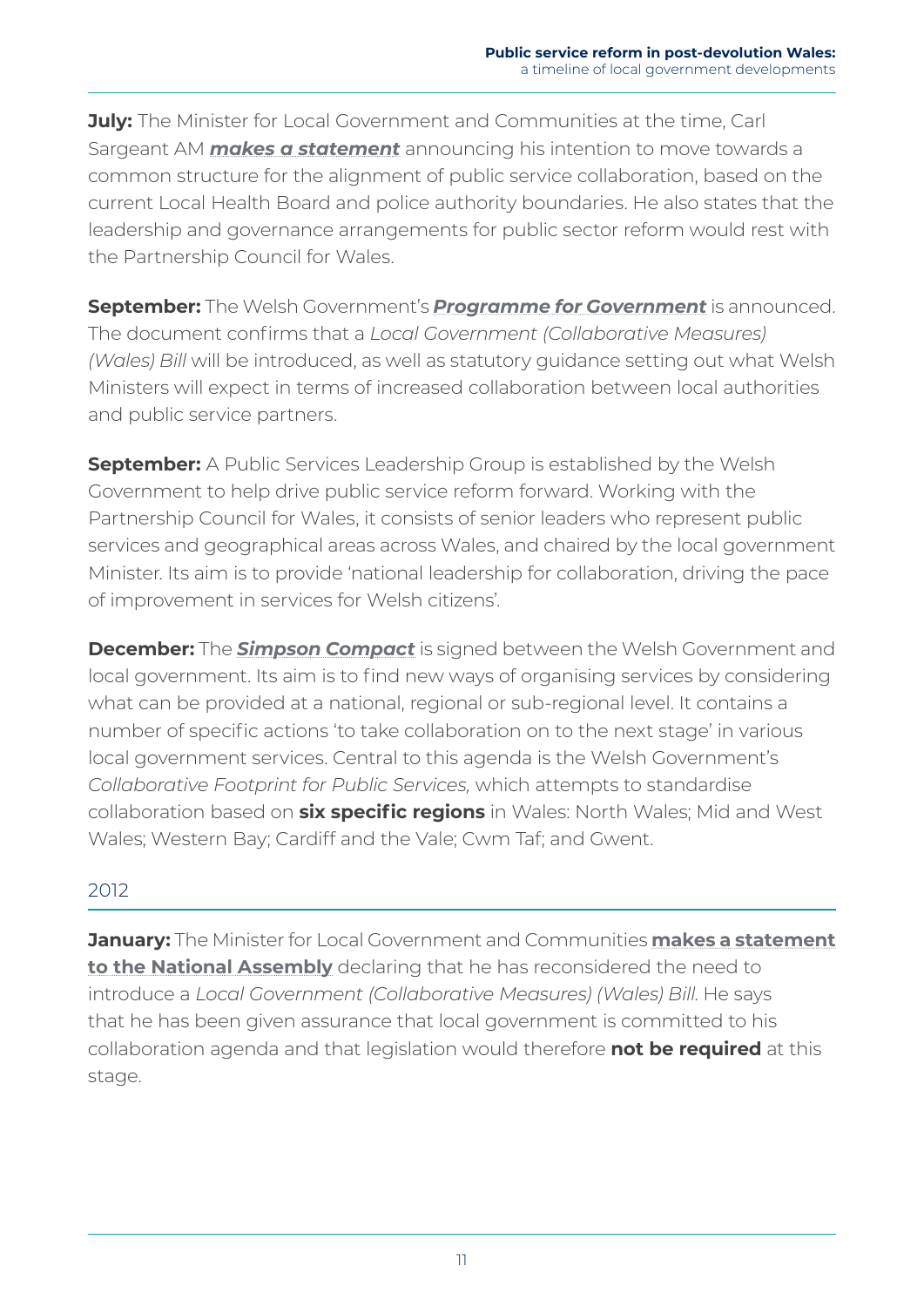**July:** The Welsh Government publishes a report on *[Local Authority Service](https://gov.wales/topics/improvingservices/local-authority-service-performance/introduction?skip=1&lang=en)  [Performance](https://gov.wales/topics/improvingservices/local-authority-service-performance/introduction?skip=1&lang=en) for the period 2010-11.* It set out and compared performance information for all authorities in the areas of social care, education, housing, environment, transport, and leisure and recreation<sup>4</sup>.

**September:** The WLGA publishes its **[Collaboration Toolkit](http://www.wlga.wales/SharedFiles/Download.aspx?pageid=62&fileid=856&mid=665)**, intended as a guide for local authorities wishing to embark on collaboration and joint working. It also covers major technical issues that will be faced by collaborative projects.

**October:** A Welsh Government consultation is launched on regulations and statutory guidance enabling two or more local authorities to set up joint overview and scrutiny committees under the *[Local Government \(Wales\) Measure 2011](https://www.legislation.gov.uk/mwa/2011/4/contents)*. This process results in the Welsh Statutory Instrument: *[The Local Authorities \(Joint](http://www.legislation.gov.uk/wsi/2013/1050/made)  [Overview and Scrutiny Committees\) \(Wales\) Regulations 2013](http://www.legislation.gov.uk/wsi/2013/1050/made)***.**

**October:** The Welsh Government announces the establishment of a £10 million *Regional Collaboration Fund* as part of the local government settlement for 2013- 14. The fund is intended to help to overcome barriers to collaboration by acting as a catalyst and by providing upfront funding to implement collaboration projects within local government.

**October:** The first meeting of the reformed *[Partnership Council for Wales](https://gov.wales/topics/localgovernment/partnership-with-local-government/pcfw/agendas/121024mtg/?lang=en)* takes place. Local authorities are now represented by a leader from each of the six areas for collaboration, with the Council intended to provide 'the political accountability and leadership for public service reform and collaboration'.

**December:** The Welsh Government publishes the *[Shared Purpose, Shared](https://gov.wales/docs/dpsp/publications/130205sharedpurpdeliveryv2en.pdf)*  **[Delivery](https://gov.wales/docs/dpsp/publications/130205sharedpurpdeliveryv2en.pdf)** statutory quidance (Version 2) in an aim to reduce the complexity of public service administration. Local authorities were due to draw up their first Single Integrated Plans by April 2013. These integrate the several separate statutory plans of authorities (including community strategies; children and young people plans; health, social care and well-being strategies; and community safety plans) into a single document.

<sup>4</sup> Data Cymru (formerly Local Government Data Unit - Wales) now produce **[reports](http://www.data.cymru/eng/measuring-local-authority-performance-2018-19)** and **performance data** by local authority.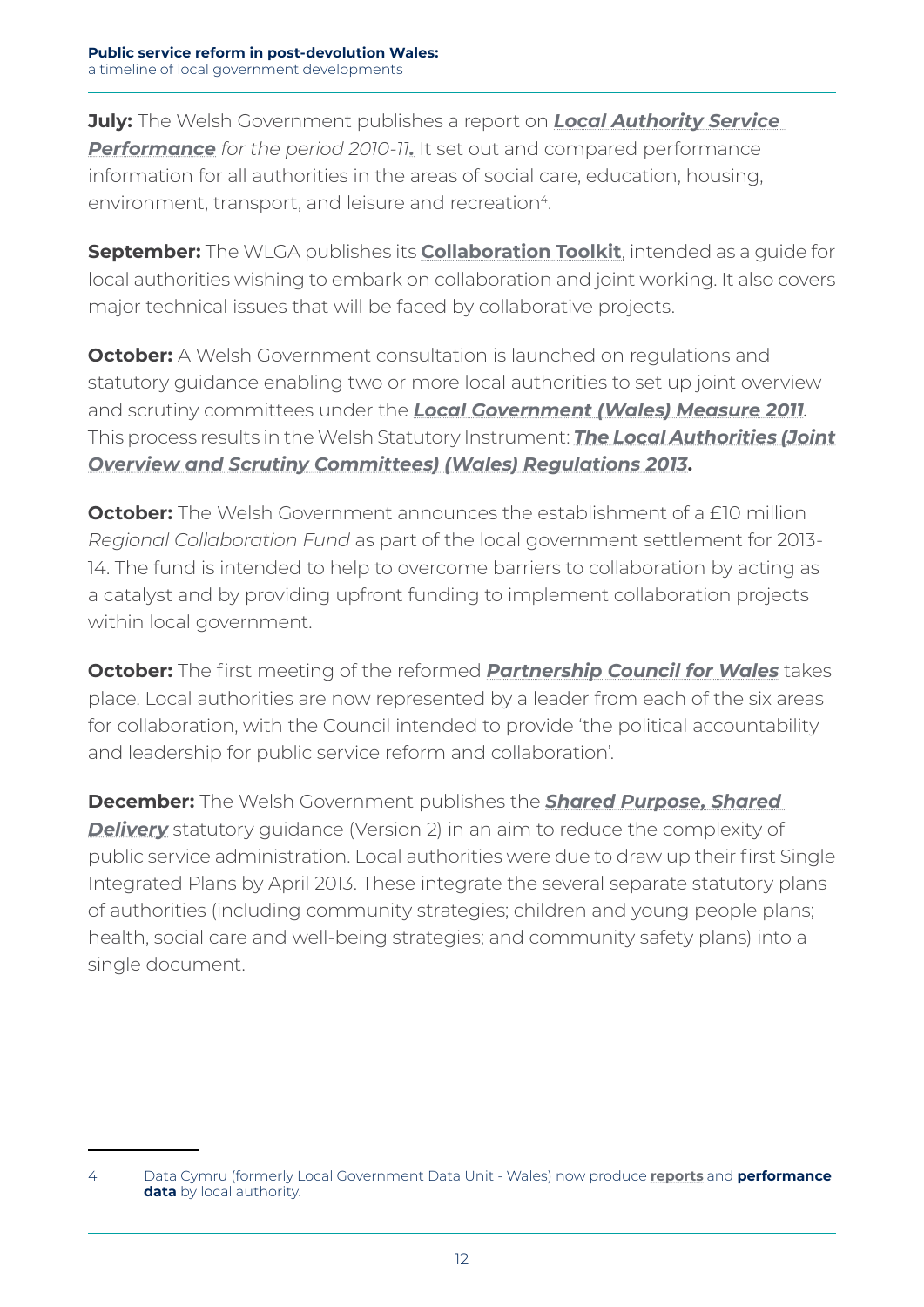#### 2013

**February:** In a *circular to councillors*, the Minister for Local Government and Communities states that there has been 'reasonable progress on implementing the recommendations of the Simpson Report' but that there was a need to 'take action now to make faster progress'. However, the Minister also emphasises that the Simpson Compact is intended to provide 'better patterns of service delivery' and that it is 'not about reorganising local government'.

**April:** The First Minister makes a statement that he is establishing a **[Commission](https://gov.wales/topics/improvingservices/public-service-governance-and-delivery/?lang=en)  [on Public Service Governance and Delivery](https://gov.wales/topics/improvingservices/public-service-governance-and-delivery/?lang=en)** to 'strengthen the delivery of efficient, effective and accessible public services'.

**September**: The Welsh Government publishes its report: *[Learning to Improve:](https://gov.wales/statistics-and-research/7945310/?skip=1&lang=en)  [An Independent Assessment of the Welsh Government's Policies for Local](https://gov.wales/statistics-and-research/7945310/?skip=1&lang=en)  [Government, 2007-2011](https://gov.wales/statistics-and-research/7945310/?skip=1&lang=en)* which is based on an interim report by the Centre for Local and Regional Government Research at Cardiff University.

#### 2014

**January:** The Williams Commission publishes its **[report](https://gov.wales/topics/improvingservices/public-service-governance-and-delivery/report/?lang=en)**, which covers various aspects about how public services are delivered. The Commission concludes that some local authorities are **too small to perform effectively**. As such, the Commission suggests that the 22 Welsh local authorities should be merged to create either 10, 11 or 12 units. The report makes a total of 62 recommendations.

**March:** The Expert Group on Local Government Diversity, established by the Welsh Government publish their findings in their report – **[On Balance: Diversifying](https://gov.wales/docs/dsjlg/publications/localgov/140305-expert-group-report-en.pdf)  [Democracy in Local Government in Wales](https://gov.wales/docs/dsjlg/publications/localgov/140305-expert-group-report-en.pdf)**. A total of 24 recommendations were made, including greater collaboration between the Welsh Government, the WLGA and equalities groups to establish mentoring schemes; to establish the role of "Member Champions" in each council to encourage participation and a coordinated campaign to promote the work and role of councillors.

**July:** The Welsh Government responds to the Williams Commission report by publishing its White Paper: '*[Devolution, Democracy and Delivery': Reforming](https://gov.wales/docs/dsjlg/consultation/140725-white-paper-consultationv2-en.pdf)  [Local Government](https://gov.wales/docs/dsjlg/consultation/140725-white-paper-consultationv2-en.pdf).* The proposals include reducing the number of local authorities as well as improving partnership and collaboration.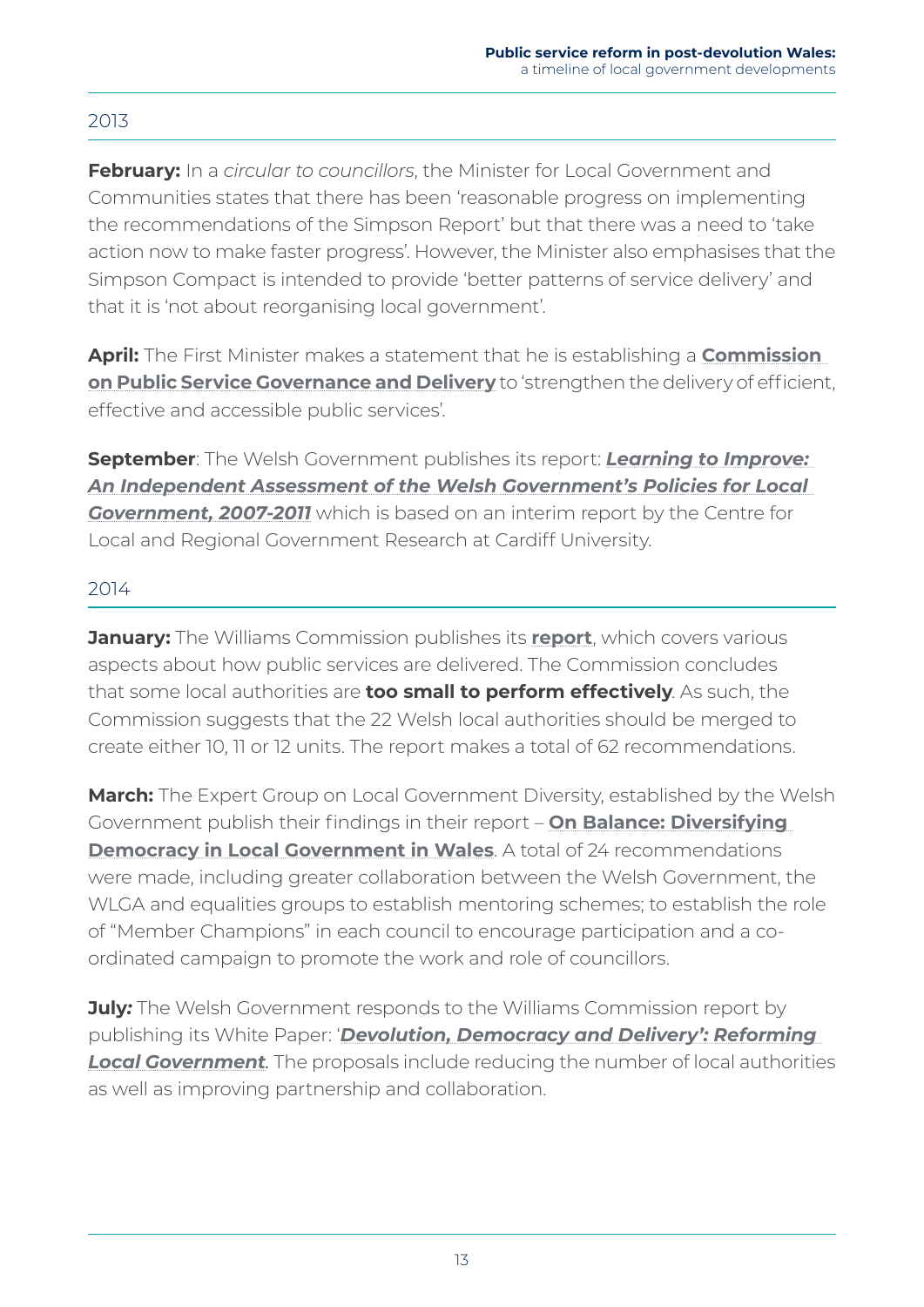**September:** The Welsh Government publishes an **[Invitation to Local Authorities](https://gov.wales/about/cabinet/cabinetstatements/previous-administration/2014/voluntarymerger/?lang=en)  [in Wales to submit proposals for voluntary mergers](https://gov.wales/about/cabinet/cabinetstatements/previous-administration/2014/voluntarymerger/?lang=en)**. The Welsh Government calls this a 'prospectus' and invites local authorities that wish to merge voluntarily to submit expressions of interest by 28 November 2014.

**October:** The Welsh Government publishes a **[White Paper on the Public Services](https://www.valeofglamorgan.gov.uk/Documents/_Committee%20Reports/Cabinet/2015/15-01-12/Draft-Consultation-Response-in-relation-to-Welsh-Government-White-Paper---Public-Services-Staff-Commission---Appendix-A.pdf)  [Staff Commission](https://www.valeofglamorgan.gov.uk/Documents/_Committee%20Reports/Cabinet/2015/15-01-12/Draft-Consultation-Response-in-relation-to-Welsh-Government-White-Paper---Public-Services-Staff-Commission---Appendix-A.pdf)**. The Commission's role is to look at staffing issues associated with the merger process.

**November:** A **[report](https://www.lgcplus.com/Journals/2014/11/25/y/f/s/Cipfa-Wales-transition-costs.pdf)** by the Chartered Institute of Public Finance and Accountancy (commissioned by the Welsh Local Government Association) suggests that the transition costs of merging local authorities could range between £160 million and £268 million. Annual savings of £65 million may be recouped after two to three years.

**December:** The Welsh Government publishes the responses to its initial July 2014 White Paper, including a **[summary document](https://gov.wales/docs/dsjlg/consultation/160712-draft-lg-bill-summary-responses-en.pdf)**.

#### 2015

**January:** The Welsh Government introduces the **[Local Government \(Wales\) Bill](http://senedd.assembly.wales/mgIssueHistoryHome.aspx?IId=11809)** (i.e. the first Bill). The Bill enables local authorities who have submitted successful bids to merge voluntarily, by way of regulations. The Bill also facilitates preparatory work for further mergers, once the new local authority areas have been set out in a second Bill.

**January:** The Minister for Public Services, Leighton Andrews AM, announces that he has decided to **[reject all three expressions of interest](https://gov.wales/topics/localgovernment/publications/local-authorities-proposals-for-voluntary-mergeres/?lang=en)** for voluntary merger on the grounds that they did not meet the criteria set out in the prospectus issued in September 2014.

**January:** Both the Minister for Public Services and the First Minister tell the **[Assembly's Plenary](http://www.assembly.wales/en/bus-home/pages/rop.aspx?meetingid=3103&assembly=4&c=Record%20of%20Proceedings&startDt=01/01/2015&endDt=31/01/2015)** that the Welsh Government's preferred option for merger is still the 12-authority approach set out in the Williams Commission report. But the First Minister also concedes that this is not 'definitive'. As such, he invites leaders of the other political parties to have discussions with him on the eventual local government map.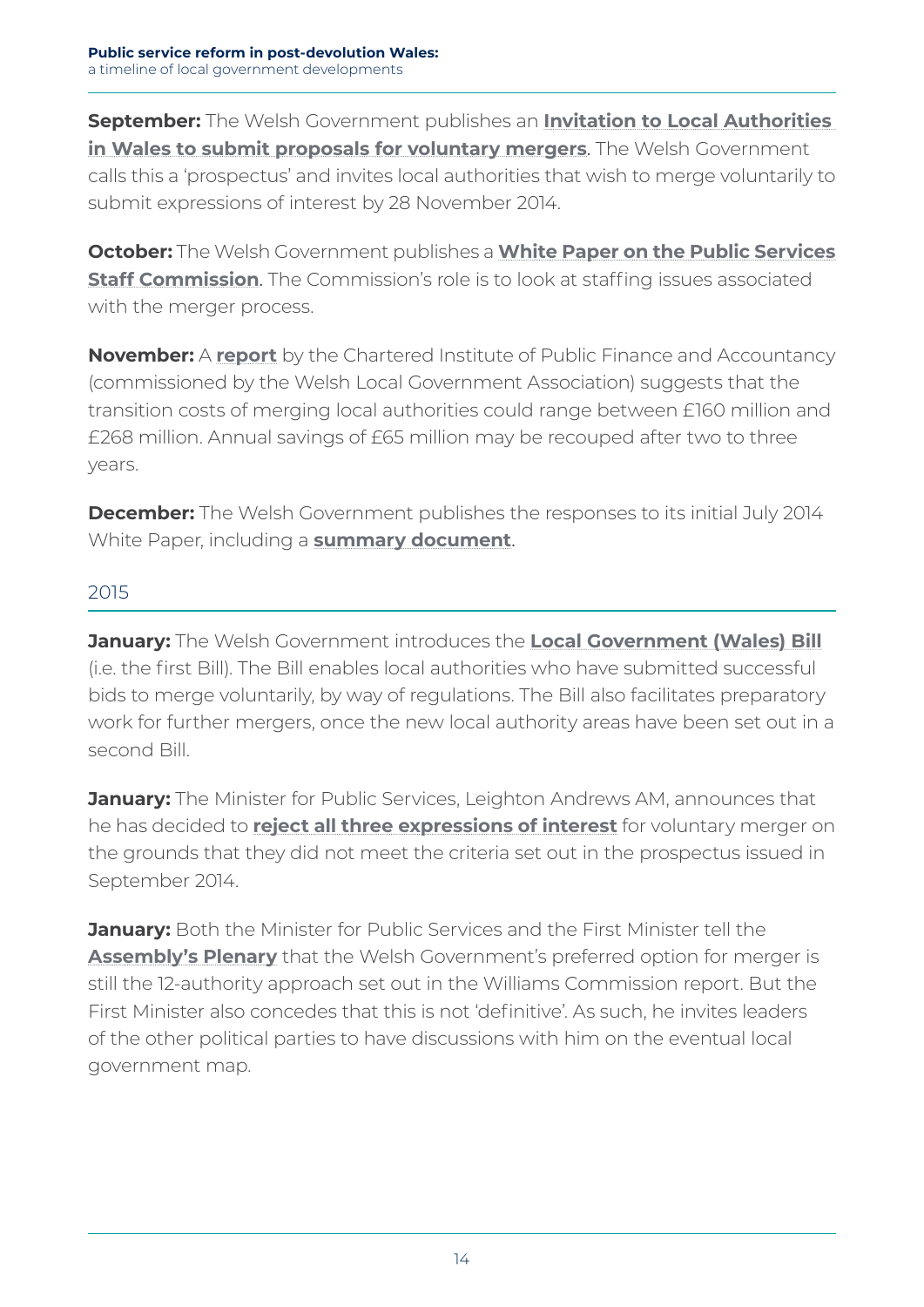**February:** The Welsh Government publishes a further **[White Paper on Local](https://gov.wales/docs/dsjlg/consultation/150203-power-to-local-people-full-en.pdf)  [Government Reform: Power to Local People.](https://gov.wales/docs/dsjlg/consultation/150203-power-to-local-people-full-en.pdf)** This contains the Welsh Government's proposals for reform beyond structural change. It includes steps to try and reduce the cost of local government; improving the diversity of councillors; improving performance; and giving communities a bigger say in how local services are delivered.

**February:** The Assembly's **[Communities, Equality and Local Government](http://senedd.assembly.wales/mgIssueHistoryHome.aspx?IId=11809)  [Committee](http://senedd.assembly.wales/mgIssueHistoryHome.aspx?IId=11809)** begins its work scrutinising the first Local Government (Wales) Bill.

**April:** The Wales Audit Office publishes its report: **[The financial resilience of](http://www.audit.wales/system/files/publications/Financial_resilience_2015_Eng.pdf)  [councils in Wales](http://www.audit.wales/system/files/publications/Financial_resilience_2015_Eng.pdf)**. The report reviewed the robustness of management and planning arrangements to support financial resilience in local authorities. It concludes that Councils are 'under significant financial stress' and will 'need to improve strategic financial planning to protect their financial resilience'.

**June:** The **[Welsh Government announce its preferred configuration of Local](https://gov.wales/about/cabinet/cabinetstatements/previous-administration/2015/lgfuture/?lang=en)  [Government in Wales.](https://gov.wales/about/cabinet/cabinetstatements/previous-administration/2015/lgfuture/?lang=en)** While Option 1 proposed by the Williams Commission (12) local authorities) was its favoured option, the Welsh Government was also open to alternative configurations, suggesting there could be as few as 8 local authorities by the end of the process.

**June:** The Minister for Public Services tells the WLGA Annual Conference that Public Service reform in Wales is essential to protect frontline services and that "it is now for all of us who care about the future of local government to work through these proposals together and deliver essential structural reform".

**June:** Specialist audit, tax and advisory firm KPMG publish a report, **[Welsh](https://gov.wales/docs/dsjlg/publications/localgov/150612-welsh-la-admin-cost-review.pdf)  Local Authorities - Administrative Cost Review** commissioned by the Welsh Government. The report finds 'significant opportunity to improve the performance of administrative functions', potentially reducing gross administrative expenditure from £471 million to £320 million.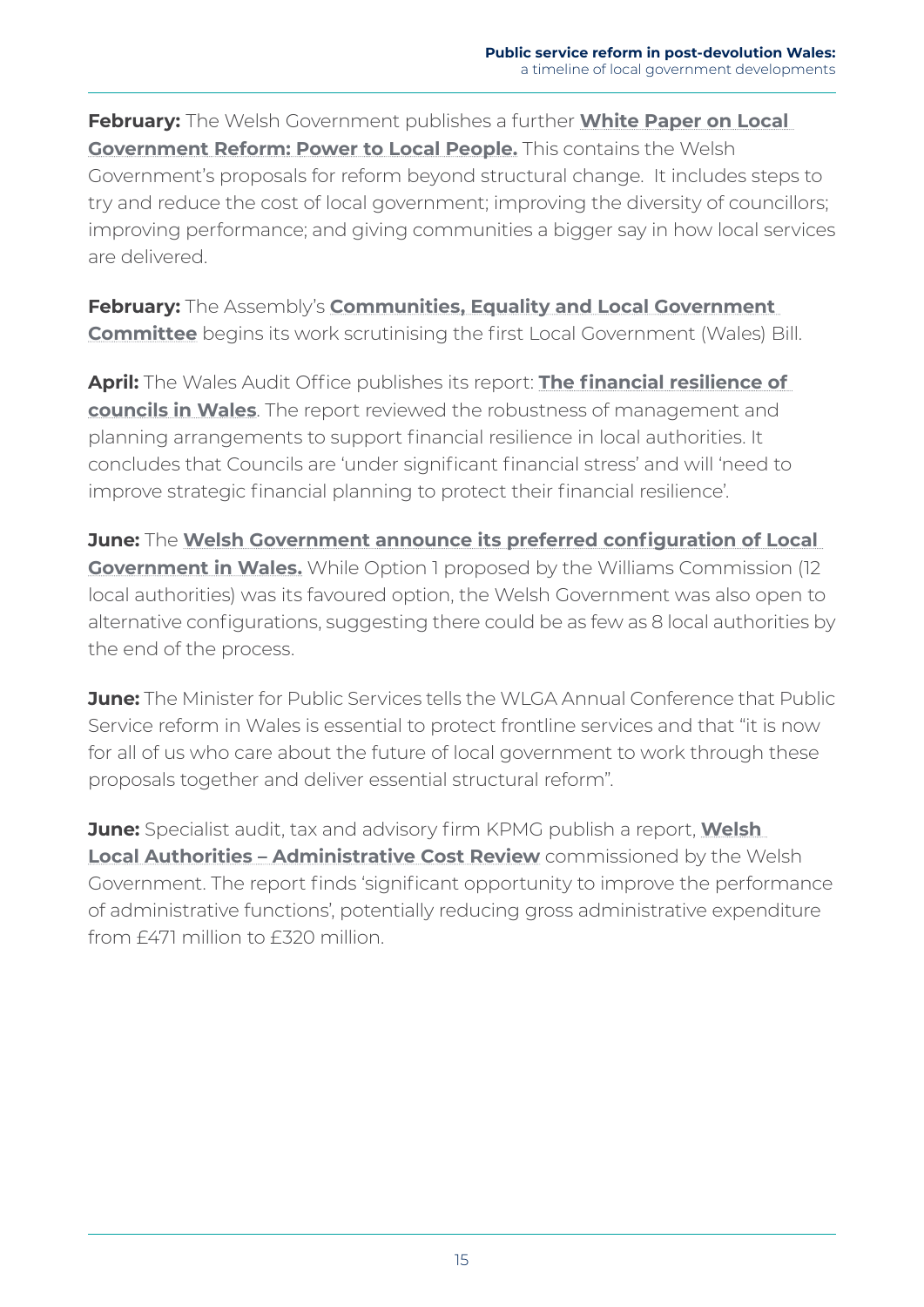**September:** On 4th September 2015, the ten local authorities of the Cardiff Capital Region<sup>5</sup> submitted a request to UK Government to commence negotiations for a City Deal worth up to £1bn. City Deals are agreements between UK Government and a city or region, transferring powers to take decisions and invest in priority projects in their area to promote economic growth. Similar deals have subsequently been progressed for the Swansea Bay City Region and through the North Wales Economic Ambition Board.

**November:** The Minister for Public Services publishes the **[Draft Local Government](https://gov.wales/betaconsultations/localgovernment/draft-local-government-(wales)-bill-consultation/?lang=en)  [\(Wales\) Bill \("the draft Bill"\) along with consultation documents](https://gov.wales/betaconsultations/localgovernment/draft-local-government-(wales)-bill-consultation/?lang=en)**. The objective of the draft Bill was to 'complete the programme of local authority mergers and set out a new and reformed legislative framework for Local Authority democracy, accountability, performance and elements of finance.' Under the proposal, the 22 councils would be merged into 8 or 9 larger authorities.

**December:** The Communities, Equality and Local Government Committee agree to undertake pre-legislative scrutiny of the draft Bill including a public **[consultation](http://senedd.assembly.wales/mgConsultationDisplay.aspx?id=209&RPID=1510675248&cp=yes)**.

#### 2016

**March:** The Communities, Equality and Local Government Committee published its report on the **[Draft Local Government \(Wales\) Bill](http://www.assembly.wales/laid%20documents/cr-ld10601/cr-ld10601-e.pdf)**. In it, the Committee advised the Minister for Public Services at the time to give further consideration to the anticipated costs of mergers and the expectancy for local authorities to meet those upfront costs.

**March:** The Welsh Government publish an **[Evidence Review – Systems of Local](https://gov.wales/statistics-and-research/evidence-review-systems-local-government-finance-local-taxation-resources-allocation/?lang=en)  [Government Finance, Local Taxation and Resource Allocation](https://gov.wales/statistics-and-research/evidence-review-systems-local-government-finance-local-taxation-resources-allocation/?lang=en)**. The review examines the existing base of knowledge and research to establish potential options for future funding and finance models for local government and public services.

<sup>5</sup> The ten authorities in the Cardiff Capital City Region: Cardiff, Vale of Glamorgan, Rhondda Cynon Taf, Bridgend, Merthyr Tydfil, Caerphilly, Blaenau Gwent, Torfaen, Monmouthshire and Newport.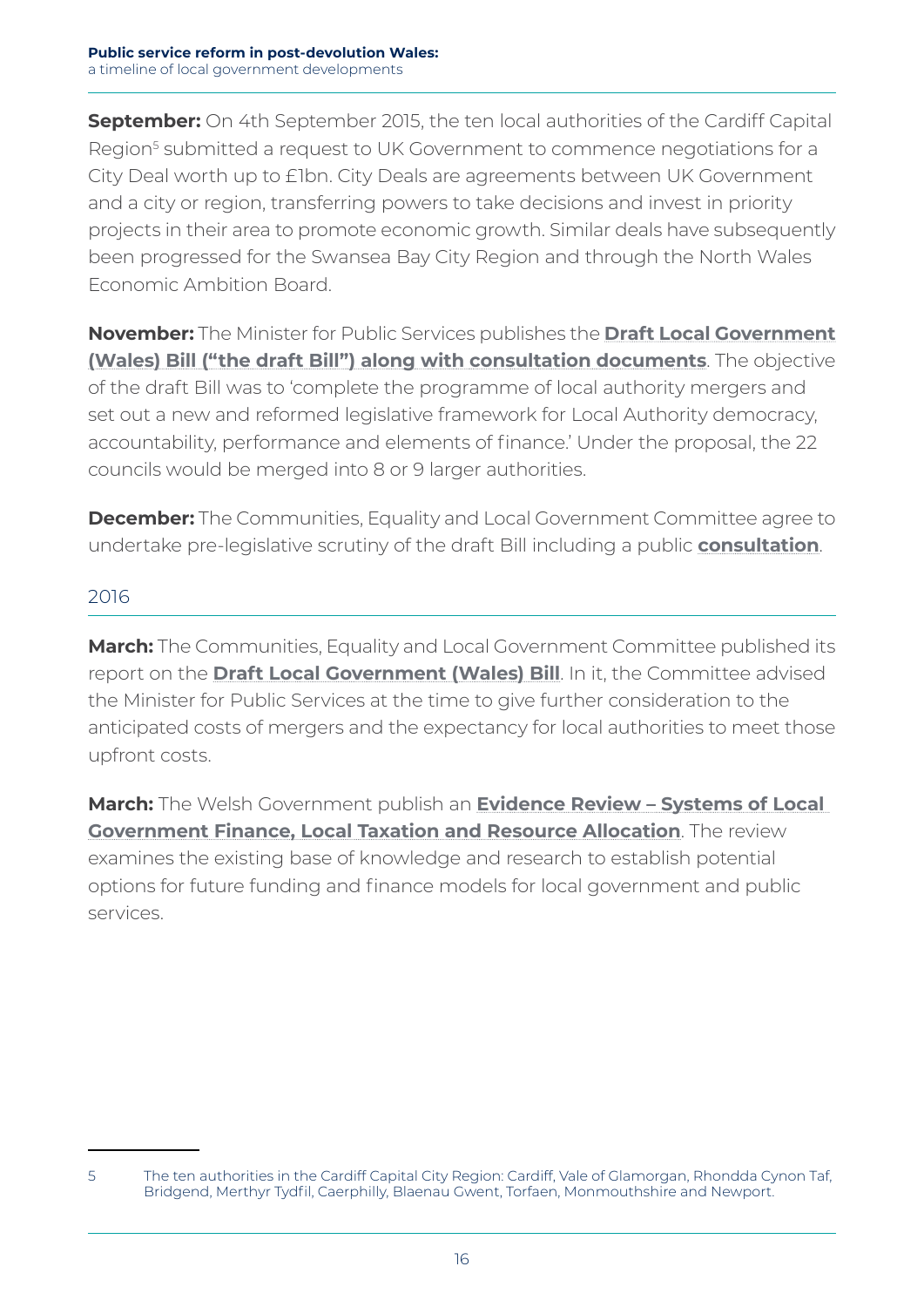<span id="page-22-0"></span>**March:** The Independent Commission on Local Government Finance Wales, established by the Welsh Local Government Association and the Chartered Institute for Public Finance and Accountancy (CIPFA) publishes its final report: **[Ambition](http://www.cipfa.org/partners/independent-commission-on-local-government-finance-wales/final-report)  [for change: Aiming higher](http://www.cipfa.org/partners/independent-commission-on-local-government-finance-wales/final-report)**. Among its recommendations are for existing specific grants to be incorporated in the Revenue Support Grant (RSG), for the existing RSG to be frozen and indicative rolling three yearly grant settlements to be introduced, as well as full retention of Non-domestic rates by local authorities.

## The Fifth Assembly (2016- )

#### 2016

**April:** The **[Welsh Labour Party's election manifesto](http://www.maniffesto.com/wp-content/uploads/2016/04/Labour-short-version.pdf)** for the Fifth Assembly includes a commitment to 'create stronger, larger local authorities, as well as stronger town and community councils, leading to devolution of powers from Cardiff Bay'.

**August:** The Wales Audit Office publishes its report: *[Financial resilience of](http://www.audit.wales/system/files/publications/445A2016-Financial-resilience-eng.pdf)  [local authorities in Wales 2015-16](http://www.audit.wales/system/files/publications/445A2016-Financial-resilience-eng.pdf).* This report looks at the current financial performance of the 22 local authorities in Wales. According to the Auditor General for Wales, 'local authorities are improving their strategic planning arrangements but are having difficulties in developing and delivering the savings and changes to service at the pace required to ensure future financial resilience'.

**October:** The Cabinet Secretary for Finance and Local Government, Mark Drakeford AM sets out a **[new way forward for local government in Wales](https://gov.wales/newsroom/localgovernment/2016/reform-local-government/?lang=en)**. The new proposals would not change the existing number of local authorities, but would support voluntary mergers, along with an 'enhanced level of mandatory and systematic regional working'.

**November:** Mark Drakeford AM sets out a **[timetable](https://gov.wales/newsroom/localgovernment/2016/161103-local-government-reform/?lang=en)** for 'talks' on local government reform. Local authorities had eighteen months to prepare for 'harder choices that lie ahead'.

**November**: The Welsh Government discontinue the collection of **[National](https://statswales.gov.wales/Catalogue/Local-Government/National-Strategic-Indicators-of-Local-Authority-Perfomance/nationalstrategicindicators-by-localauthority-indicator)  [Strategic Indicators \(NSI\) for local authorities](https://statswales.gov.wales/Catalogue/Local-Government/National-Strategic-Indicators-of-Local-Authority-Perfomance/nationalstrategicindicators-by-localauthority-indicator)**. The NIS were used to measure performance of local authorities at a national level and focus on key strategic priorities. Local authorities were legally obliged to collect and publish data for each NSI, as set out in the **[Local Government \(Performance Indicators and Standards\)](http://www.legislation.gov.uk/wsi/2012/2539/contents/made)  [\(Wales\) Order 2012](http://www.legislation.gov.uk/wsi/2012/2539/contents/made)**. This order was **[revoked](https://www.legislation.gov.uk/wsi/2016/1057/contents/made)** by the Cabinet Secretary for Finance and Local Government, Mark Drakeford AM.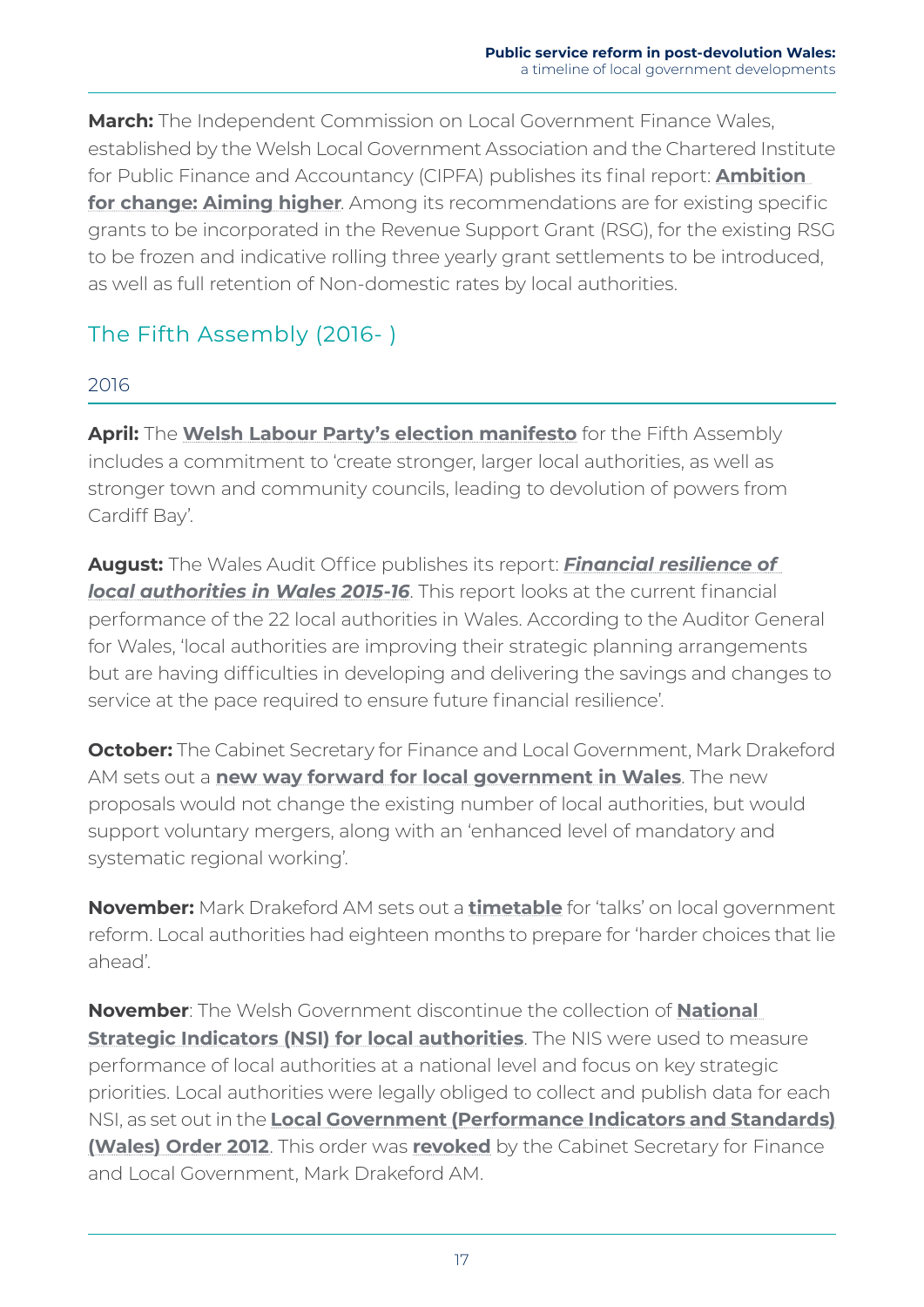#### 2017

**January:** White Paper consultation launched – *[Reforming Local Government:](https://beta.gov.wales/reforming-local-government-resilient-and-renewed)  ['resilient and renewed'](https://beta.gov.wales/reforming-local-government-resilient-and-renewed)* seeking views on the proposals for mandatory and systematic regional working, addressing electoral reform and workforce issues. The Cabinet Secretary for Finance and Local Government states that the "new regional arrangements will bring councils together to work more effectively in the interest of people and their communities". The consultation on the White Paper closed on 11 April 2017.

**January:** In a **[written statement](http://www.assembly.wales/ministerial%20statements%20documents/reforming%20the%20finance%20system%20for%20local%20government/170131%20md%20reforming%20finance%20system%20for%20lg%20-%20english.doc)**, the Cabinet Secretary for Finance and Local Government, outlines intentions to reform the local government finance system in Wales. Noting his priorities for the reforms are to establish a finance system with "greater resilience for local authorities, fairness for citizens and businesses, and sustainable funding for vital local services". Amongst other things, the Cabinet Secretary notes local taxation and distribution mechanisms as areas to be considered.

**May: [Local Council Elections 2017 held](https://seneddresearch.blog/2017/05/10/local-elections-2017-results/)**. Mark Drakeford AM congratulates councillors elected to office, calling on them all to continue to work with the Welsh Government on plans for reform. He reaffirms his commitment to progressing with mandatory regional working, noting "the Welsh public have heard us talking about local government reform for many years and the time has come to bring this to a long-lasting resolution".

**June:** The Wales Audit Office publishes its report: *[Savings Planning in Councils in](http://www.audit.wales/system/files/publications/Savings-planning-eng.pdf)  [Wales](http://www.audit.wales/system/files/publications/Savings-planning-eng.pdf)*. The review examines how well savings planning supports financial resilience of Councils in Wales. The report concludes that medium-term financial planning is generally effective, but shortcomings in savings planning present risks that some councils will not achieve the savings required.

**July: A [White Paper consultation](https://beta.gov.wales/electoral-reform-local-government-wales)** on Electoral reform in local government is launched, which includes proposals to extend the vote to 16 and 17 year olds in local council elections, electronic voting and proportional representation among others. The consultation ended 10 October 2017.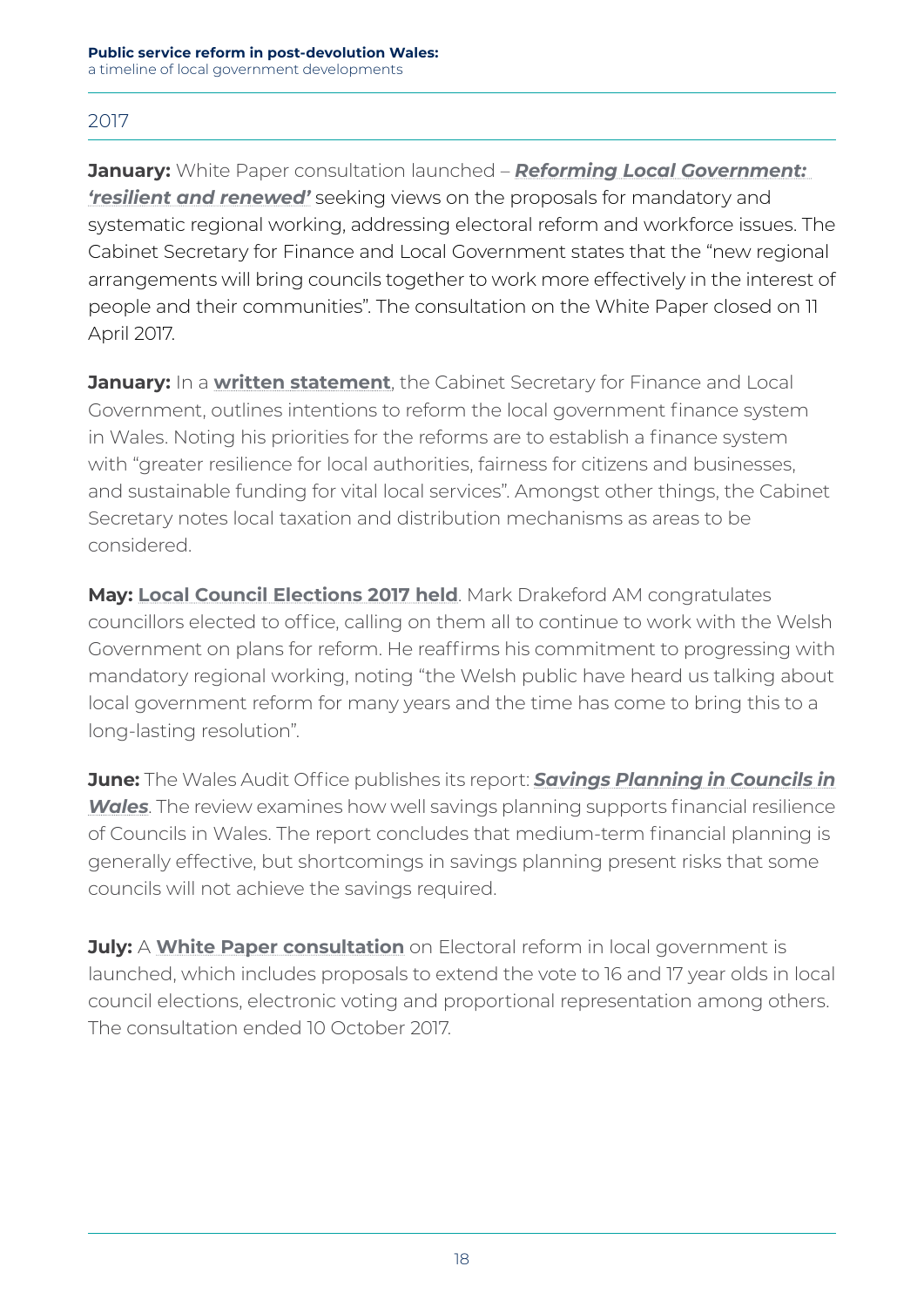**September:** First meeting of the panel established to **[review the future of](https://gov.wales/topics/localgovernment/communitytowncouncils/review-of-community-town-council-sector/?lang=en)  [Community Councils in Wales](https://gov.wales/topics/localgovernment/communitytowncouncils/review-of-community-town-council-sector/?lang=en)** is held. The panel is co-chaired by former Assembly Members, Gwenda Thomas and Rhodri Glyn-Thomas. The review is aimed at exploring the potential role of community councils, define the most appropriate model or structure to deliver this role, and consider how this model might be applied across Wales.

**October:** The Welsh Government publishes an **[update on its proposals for](https://gov.wales/topics/localgovernment/finandfunding/publications/finance-reform/?lang=en)  [financial reform in local government](https://gov.wales/topics/localgovernment/finandfunding/publications/finance-reform/?lang=en)**.

**November:** Cabinet reshuffle sees Alun Davies AM take the portfolio of Local Government and Public Services Secretary.

**December: [Consultation](https://beta.gov.wales/proposed-health-board-boundary-change-bridgend)** launched on proposals to transfer healthcare services for people in Bridgend Council area from Abertawe Bro Morgannwg University Health Board to Cwm Taf University Health Board. This would according to the Welsh Government "establish Bridgend CBC within the south East Wales regional footprint for healthcare provision and social services, complementing existing economic and education partnerships".

#### 2018

**February:** The **[Independent Remuneration Panel](https://gov.wales/newsroom/localgovernment/2018/180227-final-report/?lang=en)** for Wales determines an increase of 1.49% to councillors' basic salary, which is now at £13,600.

**February:** The Cabinet Secretary for Local Government and Public Services answers questions in **Plenary** on Local Government reform, noting that local government does not wish to proceed with the previous Cabinet Secretary's proposals for systematic and mandatory regional working.

**March:** The Cabinet Secretary for Local Government and Public Services launches the **[Consultation Green Paper, Strengthening Local Government: Delivering for](https://beta.gov.wales/strengthening-local-government-delivering-people?_ga=2.208863314.1507974402.1528985310-1177745952.1527759783)  [People](https://beta.gov.wales/strengthening-local-government-delivering-people?_ga=2.208863314.1507974402.1528985310-1177745952.1527759783)**. The consultation ended on 12 June 2018. The Green Paper proposes looking again at creating larger councils, with possible options including voluntary mergers or a comprehensive merger programme. **[BBC Wales reports that Council Leaders](https://www.bbc.co.uk/news/uk-wales-politics-43501659)  [clashed with the Cabinet Secretary for Local Government and Public Services](https://www.bbc.co.uk/news/uk-wales-politics-43501659)**.

**March:** The Welsh Government announces that the **[Public Services Staff](https://gov.wales/topics/improvingservices/staff-commission/?lang=en)  [Commission has been disbanded](https://gov.wales/topics/improvingservices/staff-commission/?lang=en)**, with its programme of work being undertaken by the Workforce Partnership Council.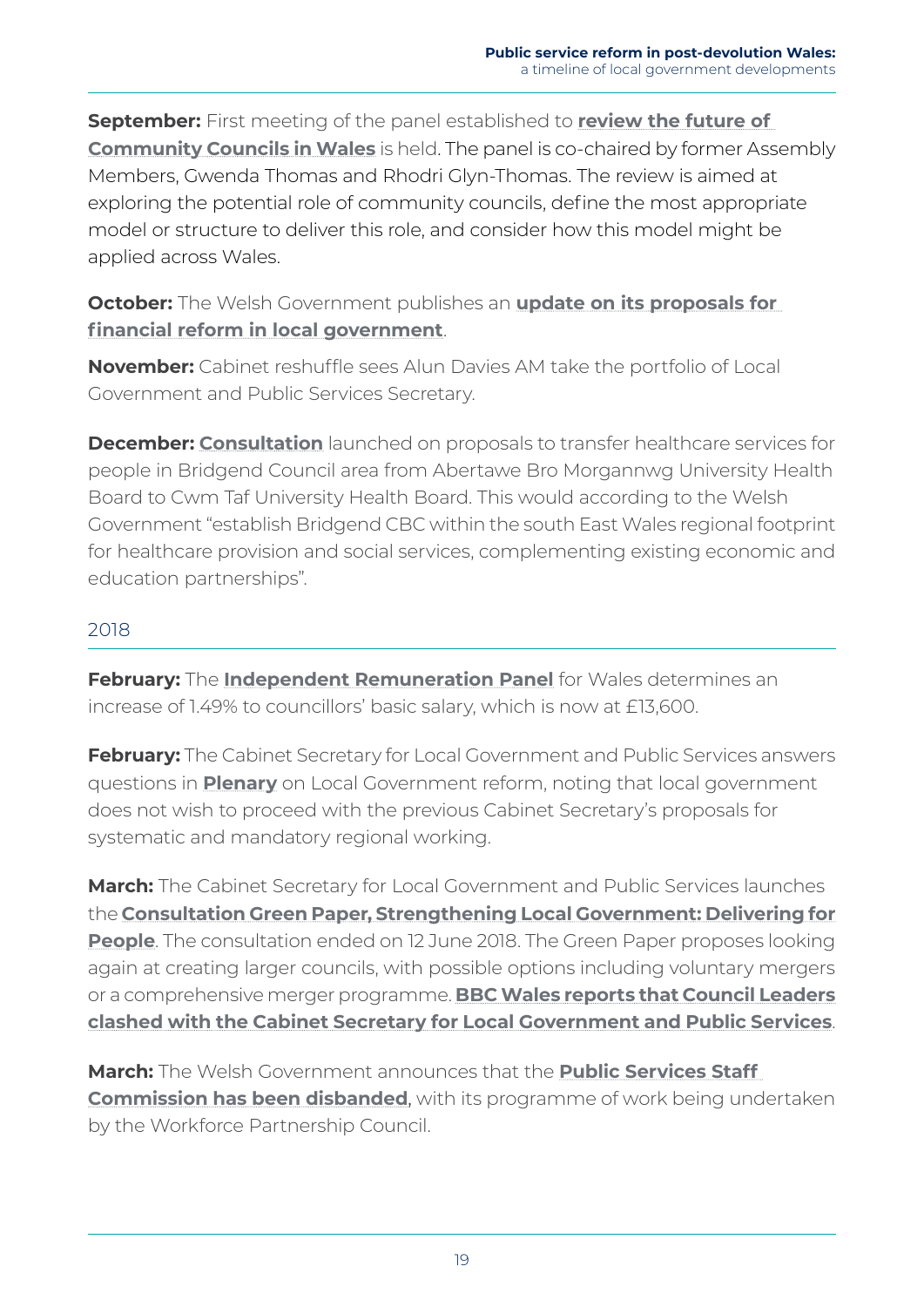**June:** The Cabinet Secretary for Local Government and Public Services states at the Welsh Local Government Association's Conference on 28 June, **[as reported by BBC](https://www.bbc.co.uk/news/uk-wales-politics-44643795)  [Wales](https://www.bbc.co.uk/news/uk-wales-politics-44643795)**, that Wales' 22 local councils will not be forced to merge. He also said that he was "happy to withdraw the map" on re-organisation which proposed 10 new council areas.

**July**: The First Minister announces the Welsh Government's **Legislative Programme** for the next 12 months. The Bill will include provisions for reforming electoral arrangements, which include extending the franchise to people aged 16 and 17. The Cabinet Secretary for Local Government and Public Services made a **statement** the same afternoon, noting the response to the consultation Green Paper had suggested "an appetite amongst local government to work together to progress voluntary mergers and to increase and improve regional working".